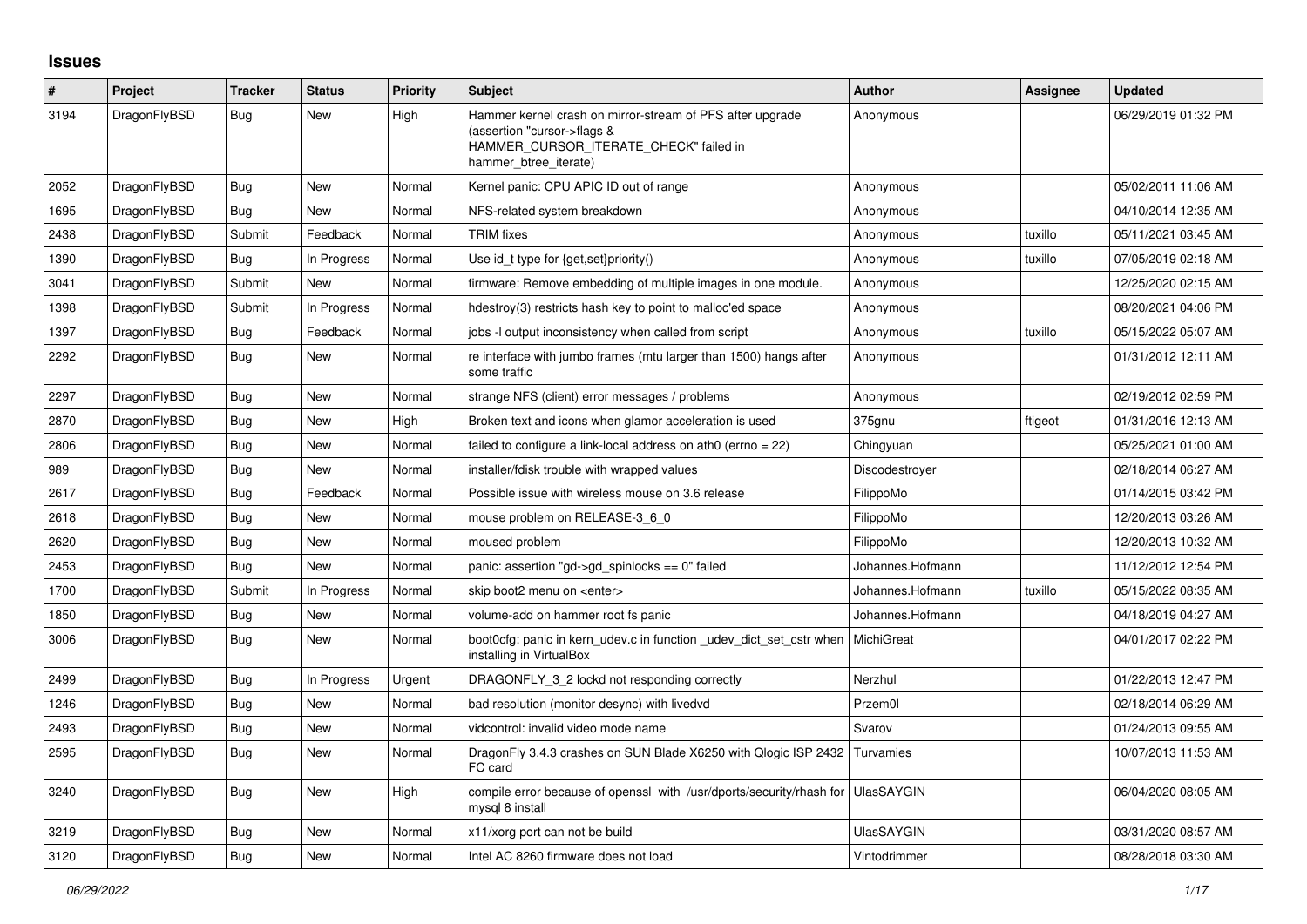| $\pmb{\#}$ | Project      | <b>Tracker</b> | <b>Status</b> | <b>Priority</b> | <b>Subject</b>                                                                                                               | <b>Author</b>      | <b>Assignee</b> | <b>Updated</b>      |
|------------|--------------|----------------|---------------|-----------------|------------------------------------------------------------------------------------------------------------------------------|--------------------|-----------------|---------------------|
| 2852       | DragonFlyBSD | Bug            | New           | Normal          | Hammer File System - hangs on undo during system boot / mount -<br>will not recover on DragonFlyBSD newer than 3.6.0         | abale              |                 | 05/11/2021 04:07 AM |
| 1941       | DragonFlyBSD | <b>Bug</b>     | <b>New</b>    | Normal          | wlan config crash                                                                                                            | abandon.every.hope |                 | 12/24/2010 07:54 PM |
| 2250       | DragonFlyBSD | Bug            | <b>New</b>    | Normal          | Kernel panic                                                                                                                 | adamk              |                 | 11/23/2018 01:10 AM |
| 3299       | DragonFlyBSD | Bug            | In Progress   | Normal          | DragonFlyBSD reports utterly wrong uptime (most of the time, right<br>after booting in)                                      | adrian             |                 | 11/11/2021 01:43 PM |
| 3301       | DragonFlyBSD | Bug            | <b>New</b>    | Normal          | Gkrellm from the packages is not showing logged in users in main<br>window, logged in users always $== 0$                    | adrian             |                 | 01/08/2022 04:24 AM |
| 3300       | DragonFlyBSD | Bug            | New           | Normal          | Running Xvnc from TigerVNC package through the INETD daemon<br>in TCP WAIT mode fails hard                                   | adrian             |                 | 01/08/2022 04:25 AM |
| 2210       | DragonFlyBSD | <b>Bug</b>     | <b>New</b>    | Normal          | Bugtracker cannot assign default project for new users                                                                       | ahuete.devel       |                 | 11/17/2011 11:30 AM |
| 1824       | DragonFlyBSD | Bug            | Feedback      | Normal          | kernel panic, x86, 2.7.3.859.ge5104                                                                                          | akirchhoff135014   |                 | 03/10/2013 07:49 AM |
| 1714       | DragonFlyBSD | <b>Bug</b>     | <b>New</b>    | Low             | hwpmc                                                                                                                        | alexh              | swildner        | 08/18/2012 02:03 PM |
| 1921       | DragonFlyBSD | Bug            | In Progress   | Normal          | we miss mlockall                                                                                                             | alexh              | tuxillo         | 06/18/2022 04:08 AM |
| 2329       | DragonFlyBSD | Bug            | <b>New</b>    | Normal          | ibm x3550 & acpi                                                                                                             | ano                |                 | 06/03/2014 11:37 AM |
| 2520       | DragonFlyBSD | Bug            | New           | Normal          | panic: assertion "IS_SERIALIZED((ifp->if_serializer))" failed in<br>if default serialize assert at /usr/src/sys/net/if.c:437 | ano                |                 | 03/09/2013 12:14 AM |
| 3278       | DragonFlyBSD | Bug            | <b>New</b>    | Normal          | Second screen image is distorted                                                                                             | arcade@b1t.name    |                 | 07/10/2021 03:36 AM |
| 3311       | DragonFlyBSD | <b>Bug</b>     | <b>New</b>    | Low             | TrueCrypt support may cause kernel crash                                                                                     | arcade@b1t.name    |                 | 04/29/2022 06:19 AM |
| 2878       | DragonFlyBSD | Bug            | New           | Low             | [fix] CCVER problem when using clang and cpu extensions<br>(intrinsics)                                                      | arcade@b1t.name    |                 | 06/24/2016 04:25 AM |
| 2882       | DragonFlyBSD | Bug            | <b>New</b>    | Low             | bridge sends packets from individual interfaces                                                                              | arcade@b1t.name    |                 | 01/09/2016 12:43 PM |
| 2877       | DragonFlyBSD | Bug            | <b>New</b>    | Low             | sed fails when working with UTF-8 locale and non-UTF symbols                                                                 | arcade@b1t.name    |                 | 12/30/2015 11:20 AM |
| 3209       | DragonFlyBSD | Bug            | <b>New</b>    | Normal          | svc has some minor bugs                                                                                                      | arcade@b1t.name    |                 | 10/24/2019 09:08 AM |
| 1148       | DragonFlyBSD | Bug            | In Progress   | Low             | BCM4311 wireless network adapter detected but not functional                                                                 | archimedes.gaviola |                 | 05/11/2021 04:00 AM |
| 2107       | DragonFlyBSD | Bug            | <b>New</b>    | Normal          | 2.10.1 sata dvd drive issue                                                                                                  | ausppc             |                 | 07/31/2011 08:41 PM |
| 331        | DragonFlyBSD | Bug            | In Progress   | Normal          | ftpsesame (aka Bridging S01E03)                                                                                              | bastyaelvtars      |                 | 03/09/2013 12:28 PM |
| 3132       | DragonFlyBSD | Bug            | <b>New</b>    | Low             | unifdef mined                                                                                                                | bcallah            |                 | 04/26/2018 08:34 PM |
| 1718       | DragonFlyBSD | <b>Bug</b>     | Feedback      | Normal          | IDE disk drive not detected by x86 64 2.6.1 Live CD                                                                          | bcox               |                 | 11/27/2021 08:25 AM |
| 3281       | DragonFlyBSD | Bug            | New           | Normal          | Crash after leaving unattended for a while                                                                                   | bhaible            |                 | 07/10/2021 03:32 AM |
| 3284       | DragonFlyBSD | <b>Bug</b>     | <b>New</b>    | Normal          | Wrong towlower() result for U+038A                                                                                           | bhaible            |                 | 07/10/2021 03:34 AM |
| 3283       | DragonFlyBSD | <b>Bug</b>     | New           | Normal          | mknodat() cannot create FIFOs                                                                                                | bhaible            |                 | 07/10/2021 03:34 AM |
| 3282       | DragonFlyBSD | Bug            | New           | Normal          | unexpected errno value from fopen()                                                                                          | bhaible            |                 | 07/10/2021 03:34 AM |
| 1882       | DragonFlyBSD | <b>Bug</b>     | New           | Low             | Idea for handling new USB vendor/device codes                                                                                | bmk                |                 | 10/20/2010 12:15 PM |
| 3101       | DragonFlyBSD | Bug            | New           | Low             | PFI CGI install not working in dragonflybsd 5.0.1 USB install                                                                | bnegre82           |                 | 05/11/2021 04:14 AM |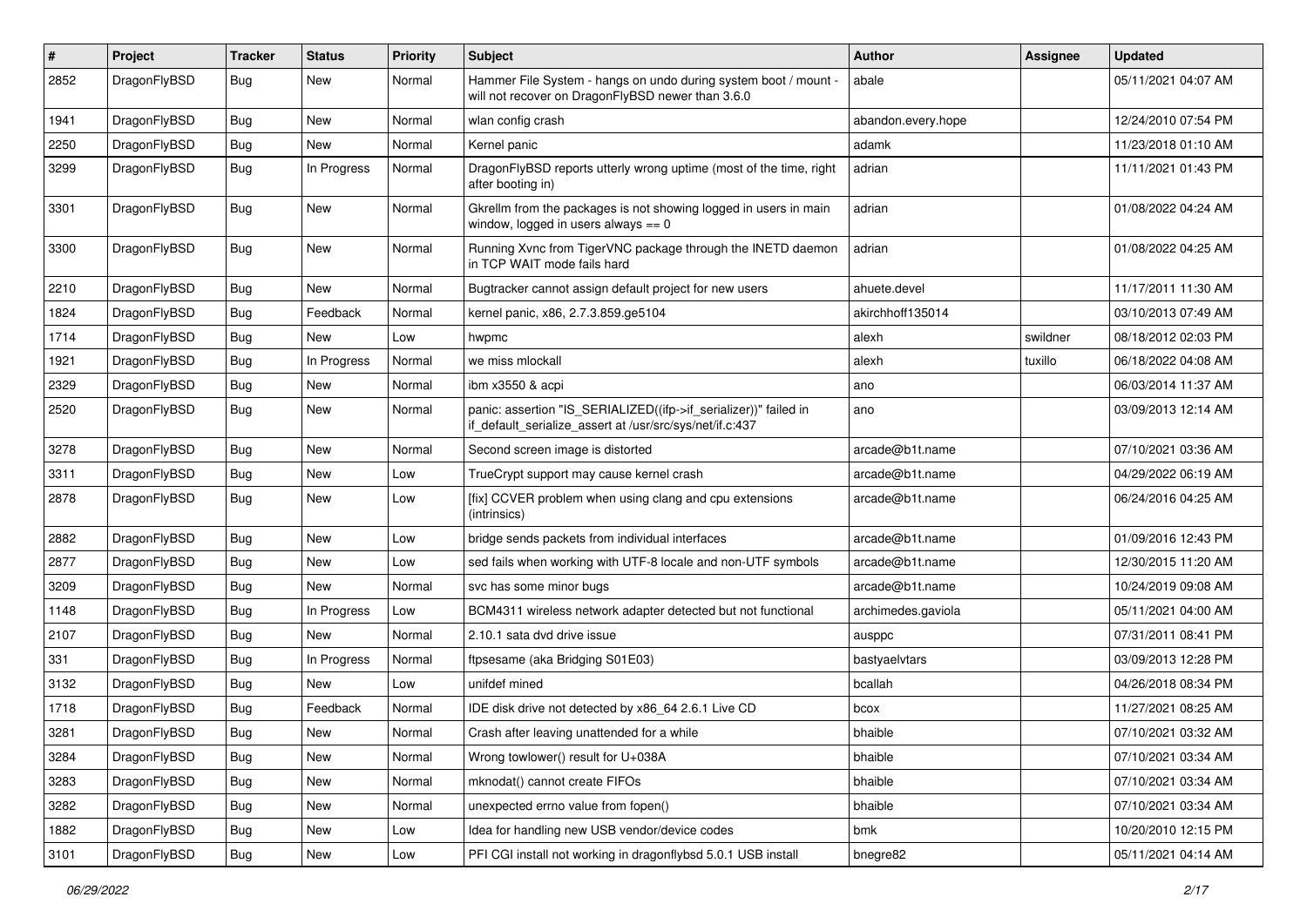| $\sharp$ | Project      | <b>Tracker</b> | <b>Status</b> | <b>Priority</b> | Subject                                                                                                       | Author     | Assignee | <b>Updated</b>      |
|----------|--------------|----------------|---------------|-----------------|---------------------------------------------------------------------------------------------------------------|------------|----------|---------------------|
| 3110     | DragonFlyBSD | <b>Bug</b>     | New           | Normal          | crash with ipfw3 under load                                                                                   | bnegre82   |          | 12/09/2017 06:22 AM |
| 1594     | DragonFlyBSD | Bug            | New           | Normal          | Kernel panic during boot from Live CD on Dell E6400                                                           | bodie      |          | 05/11/2021 03:54 AM |
| 1521     | DragonFlyBSD | <b>Bug</b>     | Feedback      | Normal          | amd64 2.4 livecd won't mount root at boot                                                                     | bolapara   |          | 01/28/2018 03:45 AM |
| 2115     | DragonFlyBSD | <b>Bug</b>     | New           | Normal          | [msk] system freeze after receive some paquet                                                                 | bsdsx      |          | 08/22/2011 10:22 AM |
| 725      | DragonFlyBSD | <b>Bug</b>     | In Progress   | Low             | 'make distribution' fails w/'ro' /usr/obj                                                                     | c.turner   |          | 03/09/2013 01:01 PM |
| 2319     | DragonFlyBSD | <b>Bug</b>     | <b>New</b>    | Normal          | crypt/passwd forward compat                                                                                   | c.turner1  |          | 02/28/2012 12:39 PM |
| 2265     | DragonFlyBSD | <b>Bug</b>     | New           | Normal          | mbsrtowcs does not properly handle invalid mbstate_t in ps                                                    | c.turner1  | swildner | 01/10/2012 07:56 PM |
| 1618     | DragonFlyBSD | <b>Bug</b>     | Feedback      | Normal          | collision for 'struct pmap' when using RPC and <sys user.h=""></sys>                                          | carenas    |          | 05/11/2021 04:05 AM |
| 3143     | DragonFlyBSD | <b>Bug</b>     | <b>New</b>    | Normal          | assertion "0" failed in hammer2 inode xop chain sync                                                          | cbin       |          | 07/18/2018 12:50 PM |
| 2858     | DragonFlyBSD | Bug            | New           | Low             | Installer "Local or UTC" question should have "No" selected by<br>default.                                    | cgag       |          | 12/02/2015 01:18 PM |
| 2859     | DragonFlyBSD | Bug            | New           | Low             | Installer configuration menu always highlights "Select timezone", no<br>matter which step was last completed. | cgag       |          | 12/02/2015 01:54 PM |
| 3139     | DragonFlyBSD | Bug            | New           | Normal          | USB Mouse Does Not Work in DragonflyBSD guest on VirtualBox                                                   | chiguy1256 |          | 06/24/2018 10:14 PM |
| 3280     | DragonFlyBSD | <b>Bug</b>     | New           | Normal          | KMS console and i915(4) not working in 6.0                                                                    | cmusser    |          | 07/10/2021 03:35 AM |
| 2735     | DragonFlyBSD | <b>Bug</b>     | New           | Urgent          | iwn panics SYSSASSERT                                                                                         | cnb        |          | 05/11/2021 03:55 AM |
| 2736     | DragonFlyBSD | <b>Bug</b>     | New           | High            | kernel panics on acpi_timer_probe function                                                                    | cnb        |          | 05/11/2021 03:55 AM |
| 1481     | DragonFlyBSD | Bug            | Feedback      | Normal          | panic: assertion: kva_p(buf) in soopt_from_kbuf (after ipfw pipe<br>show, 2.2.1-R)                            | combiner   |          | 05/11/2021 04:01 AM |
| 1198     | DragonFlyBSD | Bug            | <b>New</b>    | High            | DDB loops panic in db_read_bytes                                                                              | corecode   | tuxillo  | 05/11/2021 03:51 AM |
| 1469     | DragonFlyBSD | <b>Bug</b>     | In Progress   | Normal          | Hammer history security concern                                                                               | corecode   | tuxillo  | 05/11/2021 03:52 AM |
| 341      | DragonFlyBSD | <b>Bug</b>     | New           | Normal          | Vinum erroneously repors devices as busy                                                                      | corecode   | swildner | 01/21/2012 04:50 AM |
| 1287     | DragonFlyBSD | <b>Bug</b>     | Feedback      | Normal          | altg configuration doesn't work                                                                               | corecode   | tuxillo  | 05/11/2021 03:51 AM |
| 1442     | DragonFlyBSD | <b>Bug</b>     | New           | Normal          | blocking SIGSEGV and triggering a segment violation produces an<br>all CPU consuming process                  | corecode   | tuxillo  | 05/11/2021 03:52 AM |
| 1587     | DragonFlyBSD | Bug            | Feedback      | Normal          | can't gdb across fork                                                                                         | corecode   | tuxillo  | 05/11/2021 03:54 AM |
| 1584     | DragonFlyBSD | <b>Bug</b>     | In Progress   | Normal          | can't use ssh from jail: debug1: read_passphrase: can't open<br>/dev/tty: Device busy                         | corecode   | tuxillo  | 05/11/2021 03:53 AM |
| 1547     | DragonFlyBSD | Bug            | In Progress   | Normal          | disklabel64 automatic sizing                                                                                  | corecode   | tuxillo  | 05/11/2021 03:52 AM |
| 781      | DragonFlyBSD | <b>Bug</b>     | In Progress   | Normal          | fdisk uses wrong geometry on usb flash drives                                                                 | corecode   | tuxillo  | 05/11/2021 03:50 AM |
| 1307     | DragonFlyBSD | <b>Bug</b>     | In Progress   | Normal          | hammer tid -2 shows unexpected result                                                                         | corecode   |          | 10/18/2016 05:29 PM |
| 1474     | DragonFlyBSD | <b>Bug</b>     | New           | Normal          | ithread 1 unexpectedly rescheduled                                                                            | corecode   | tuxillo  | 05/11/2021 03:52 AM |
| 1475     | DragonFlyBSD | <b>Bug</b>     | In Progress   | Normal          | kernel blocks with low memory and syscons setting a high res mode<br>/ scrollback                             | corecode   | tuxillo  | 05/11/2021 03:52 AM |
| 911      | DragonFlyBSD | <b>Bug</b>     | Feedback      | Normal          | kldload/kernel linker can exceed malloc reserve and panic system                                              | corecode   | tuxillo  | 05/11/2021 03:51 AM |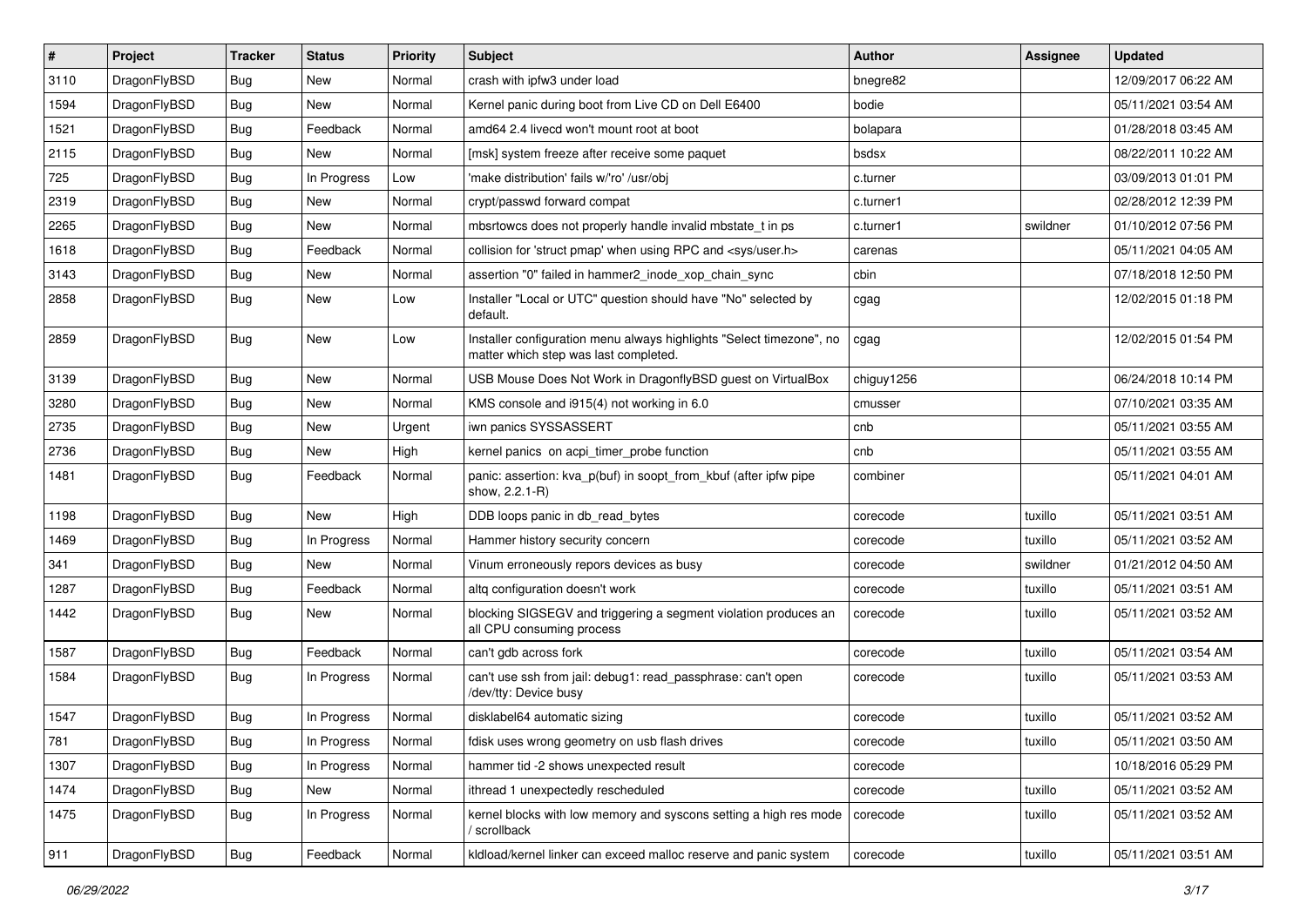| #    | Project      | <b>Tracker</b> | <b>Status</b> | <b>Priority</b> | <b>Subject</b>                                                                                         | <b>Author</b> | Assignee | <b>Updated</b>      |
|------|--------------|----------------|---------------|-----------------|--------------------------------------------------------------------------------------------------------|---------------|----------|---------------------|
| 1528 | DragonFlyBSD | <b>Bug</b>     | In Progress   | Normal          | ktrace does not show proper return values for pipe(2)                                                  | corecode      | tuxillo  | 05/11/2021 03:52 AM |
| 1556 | DragonFlyBSD | Bug            | New           | Normal          | many processes stuck in "hmrrcm", system unusable                                                      | corecode      | tuxillo  | 05/11/2021 03:52 AM |
| 1538 | DragonFlyBSD | Bug            | New           | Low             | mountroot should probe file systems                                                                    | corecode      | alexh    | 11/24/2010 06:35 PM |
| 1030 | DragonFlyBSD | Bug            | In Progress   | Normal          | msdosfs umount panic                                                                                   | corecode      | tuxillo  | 05/11/2021 03:51 AM |
| 1583 | DragonFlyBSD | Bug            | In Progress   | Normal          | panic: assertion: cursor->trans->sync_lock_refs > 0 in<br>hammer_recover_cursor                        | corecode      | tuxillo  | 05/11/2021 03:53 AM |
| 847  | DragonFlyBSD | Bug            | Feedback      | Normal          | processes getting stuck on mount point                                                                 | corecode      | tuxillo  | 05/11/2021 03:50 AM |
| 1440 | DragonFlyBSD | Bug            | New           | Normal          | ptrace/gdb doesn't work after process blocks SIGTRAP                                                   | corecode      | tuxillo  | 05/11/2021 03:52 AM |
| 901  | DragonFlyBSD | Bug            | Feedback      | Normal          | route show needs to get data from all cpus                                                             | corecode      | tuxillo  | 05/11/2021 03:50 AM |
| 731  | DragonFlyBSD | Bug            | <b>New</b>    | Normal          | system freeze on "slice too large"                                                                     | corecode      | tuxillo  | 06/25/2022 04:01 AM |
| 742  | DragonFlyBSD | Bug            | In Progress   | Normal          | umount problems with multiple mounts                                                                   | corecode      | tuxillo  | 06/25/2022 04:02 AM |
| 2687 | DragonFlyBSD | Bug            | New           | Normal          | natacontrol software RAID in installer                                                                 | csmelosky     |          | 06/22/2014 12:03 PM |
| 3227 | DragonFlyBSD | Submit         | New           | Normal          | Add HAMMER2 instructions in the installation medium README                                             | daftaupe      |          | 03/26/2020 03:34 PM |
| 3243 | DragonFlyBSD | Bug            | <b>New</b>    | Normal          | SMART status not reported properly for SSD disks                                                       | daftaupe      |          | 09/09/2020 11:03 PM |
| 2835 | DragonFlyBSD | Bug            | New           | Normal          | /usr/include/c++/5.0/bits/c++locale.h likes<br>POSIX_C_SOURCE>=200809                                  | davshao       |          | 11/18/2015 03:40 AM |
| 2652 | DragonFlyBSD | Bug            | New           | Normal          | 189a0ff3761b47  ix: Implement MSI-X support locks up Lenovo<br>S10 Intel Atom n270                     | davshao       |          | 05/14/2014 01:55 AM |
| 2688 | DragonFlyBSD | Bug            | <b>New</b>    | Normal          | 67613368bdda7 Fix wrong checks for U4B presence Asrock Z77M<br>difficulty detecting USB keyboard       | davshao       |          | 06/28/2014 07:08 PM |
| 2994 | DragonFlyBSD | Bug            | <b>New</b>    | Normal          | Intermittent boot hangs after git: hammer - HAMMER Version 7                                           | davshao       |          | 03/30/2017 02:06 PM |
| 2414 | DragonFlyBSD | Bug            | In Progress   | Normal          | Lenovo S10 acpi freeze (not new)                                                                       | davshao       |          | 05/11/2021 04:13 AM |
| 3031 | DragonFlyBSD | Submit         | In Progress   | Normal          | Update drm/radeon to Linux 4.7.10 as much as possible                                                  | davshao       | ftigeot  | 08/19/2021 12:33 PM |
| 3145 | DragonFlyBSD | Submit         | In Progress   | Normal          | Update libelf to FreeBSD 12 current and build as base library usable<br>by ports                       | davshao       | tuxillo  | 08/20/2021 03:58 PM |
| 3011 | DragonFlyBSD | Bug            | In Progress   | Normal          | dragonfly/sys/dev/netif/re/re.c: suspicious code?                                                      | dcb           |          | 07/29/2017 01:26 AM |
| 3018 | DragonFlyBSD | Bug            | <b>New</b>    | Normal          | sys/bus/u4b/wlan/if_run.c:5464]: (style) Redundant condition                                           | dcb           |          | 04/11/2017 11:26 AM |
| 3021 | DragonFlyBSD | <b>Bug</b>     | In Progress   | Normal          | sys/dev/drm/i915/i915_gem_stolen.c:115]: (error) Signed integer<br>overflow for expression '65535<<20' | dcb           |          | 04/11/2017 12:46 PM |
| 3022 | DragonFlyBSD | <b>Bug</b>     | <b>New</b>    | Normal          | sys/dev/netif/ath/ath/if_ath.c:2142: strange bitmask?                                                  | dcb           |          | 04/11/2017 11:49 AM |
| 3076 | DragonFlyBSD | Bug            | New           | Normal          | sys/dev/netif/ig_hal/e1000_ich8lan.c:1594: sanity checking mixup?                                      | dcb           |          | 10/11/2017 01:58 AM |
| 3024 | DragonFlyBSD | Bug            | New           | Low             | sys/dev/netif/wi/if_wi.c:1090]: (style) Redundant condition                                            | dcb           |          | 04/11/2017 11:56 AM |
| 3025 | DragonFlyBSD | <b>Bug</b>     | New           | Normal          | sys/dev/powermng/powernow/powernow.c:284: bad comparison?                                              | dcb           |          | 09/23/2017 07:45 AM |
| 2717 | DragonFlyBSD | Submit         | Feedback      | Normal          | Out of range numeric handling                                                                          | dclink        | tuxillo  | 05/11/2021 04:08 AM |
| 2721 | DragonFlyBSD | Submit         | Feedback      | Low             | Some few zalloc calls to objcache ones replacements                                                    | dclink        | tuxillo  | 05/11/2021 04:08 AM |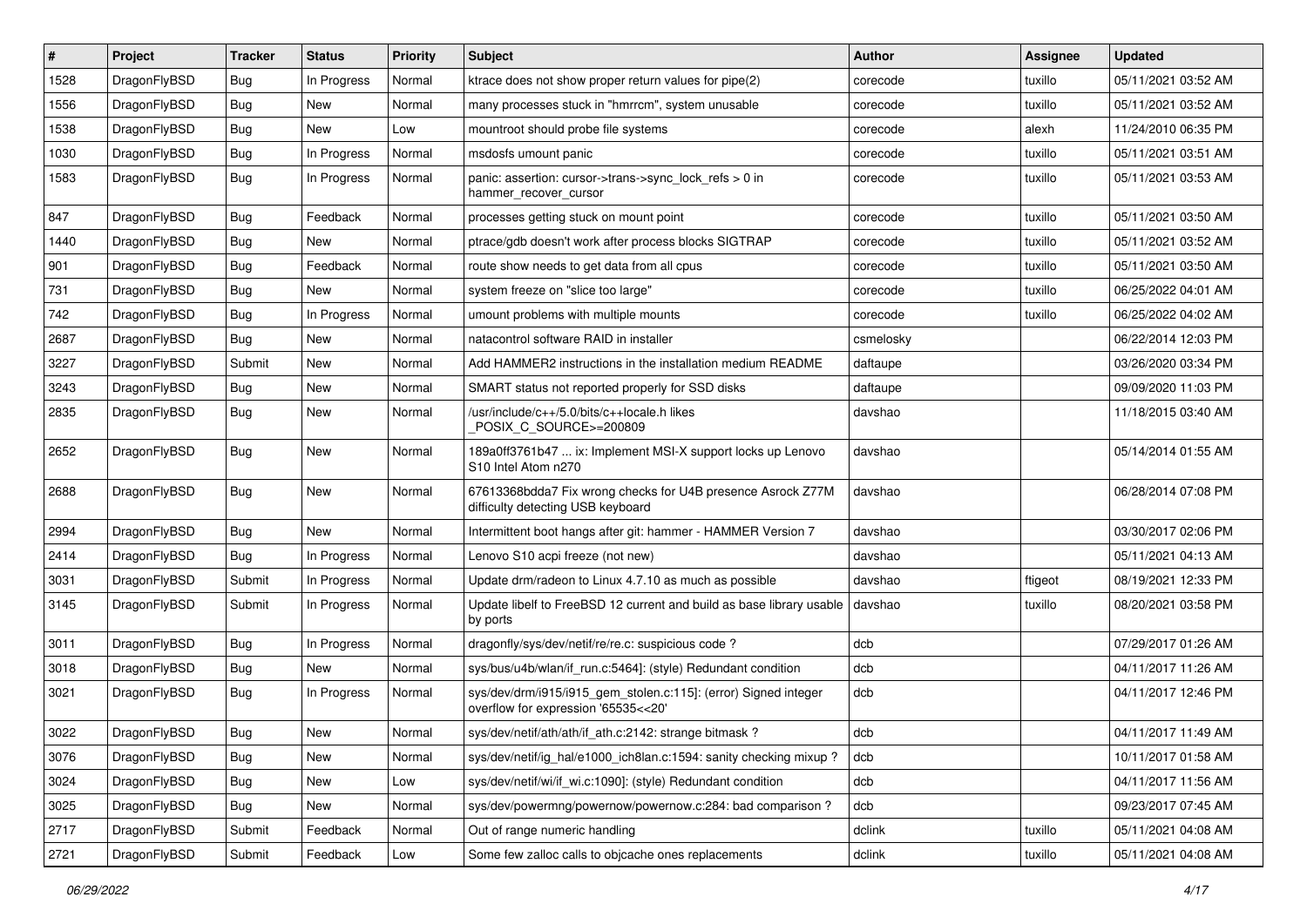| $\vert$ # | Project      | <b>Tracker</b> | <b>Status</b> | <b>Priority</b> | <b>Subject</b>                                                                                                                                            | <b>Author</b> | Assignee | <b>Updated</b>      |
|-----------|--------------|----------------|---------------|-----------------|-----------------------------------------------------------------------------------------------------------------------------------------------------------|---------------|----------|---------------------|
| 2790      | DragonFlyBSD | Submit         | New           | Low             | filedesc softrefs increment code factoring                                                                                                                | dclink        |          | 02/21/2015 04:00 AM |
| 3147      | DragonFlyBSD | Submit         | New           | Normal          | Enable headless installation                                                                                                                              | ddegroot      |          | 10/09/2018 01:25 PM |
| 3154      | DragonFlyBSD | Submit         | New           | Normal          | Update serial handling in bootloader                                                                                                                      | ddegroot      | dillon   | 11/06/2018 11:21 PM |
| 2708      | DragonFlyBSD | Bug            | New           | Normal          | unable to send TCP nor UDP on age(4) interface                                                                                                            | dermiste      |          | 05/11/2021 03:54 AM |
| 1774      | DragonFlyBSD | <b>Bug</b>     | <b>New</b>    | Normal          | New IP header cleanup branch available for testing                                                                                                        | dillon        |          | 05/15/2022 10:59 AM |
| 1336      | DragonFlyBSD | <b>Bug</b>     | In Progress   | Normal          | Still looking for reports of missed directory entries w/ HAMMER                                                                                           | dillon        |          | 05/11/2021 04:00 AM |
| 1448      | DragonFlyBSD | Bug            | Feedback      | Normal          | panic: assertion: _tp->tt_msg->tt_cpuid == mycpuid in<br>tcp_callout_active tcp_output tcp_usr_send netmsg_pru_send<br>netmsg_service tcpmsg_service_loop | dillon        |          | 05/11/2021 04:00 AM |
| 1429      | DragonFlyBSD | Bug            | Feedback      | Normal          | vkernel bug - "mfree: m->m_nextpkt != NULL"                                                                                                               | dillon        |          | 05/11/2021 04:00 AM |
| 3117      | DragonFlyBSD | Bug            | New           | Normal          | Problem with colours if "intel" video-driver used                                                                                                         | dpostolov     |          | 01/07/2018 11:35 PM |
| 3116      | DragonFlyBSD | Bug            | New           | Normal          | da0 detects on very big volume if to _remove_ usb install stick and<br>reboot on Intel NUC5PPYH                                                           | dpostolov     |          | 01/07/2018 09:40 PM |
| 1181      | DragonFlyBSD | <b>Bug</b>     | In Progress   | Normal          | ACX111 panic                                                                                                                                              | elekktretterr |          | 05/11/2021 04:00 AM |
| 1669      | DragonFlyBSD | <b>Bug</b>     | In Progress   | Normal          | Drive wont open using button                                                                                                                              | elekktretterr |          | 02/29/2012 12:05 PM |
| 1877      | DragonFlyBSD | Bug            | New           | Normal          | Freeze during 1st hammer cleanup after new install                                                                                                        | elekktretterr |          | 05/15/2022 11:43 AM |
| 1456      | DragonFlyBSD | <b>Bug</b>     | Feedback      | Normal          | Microsoft wireless desktop problems                                                                                                                       | elekktretterr |          | 01/15/2015 08:34 AM |
| 1463      | DragonFlyBSD | <b>Bug</b>     | New           | Normal          | Mountroot before drives are initialized                                                                                                                   | elekktretterr |          | 12/07/2010 01:30 PM |
| 1668      | DragonFlyBSD | <b>Bug</b>     | Feedback      | Normal          | Power button not working                                                                                                                                  | elekktretterr |          | 03/10/2013 06:22 AM |
| 1194      | DragonFlyBSD | <b>Bug</b>     | New           | Normal          | SCSI errors while trying to copy photos from my camera                                                                                                    | elekktretterr |          | 01/14/2015 04:39 PM |
| 1613      | DragonFlyBSD | <b>Bug</b>     | Feedback      | Normal          | USB Keyboard not working on master                                                                                                                        | elekktretterr |          | 05/11/2021 04:05 AM |
| 1454      | DragonFlyBSD | <b>Bug</b>     | Feedback      | Normal          | Unable to boot from external USB DVD drive                                                                                                                | elekktretterr |          | 05/11/2021 04:01 AM |
| 1634      | DragonFlyBSD | <b>Bug</b>     | New           | Normal          | panic: spin lock: 0xe4ad1320, indefinitive wait!                                                                                                          | elekktretterr |          | 01/19/2015 03:21 AM |
| 1592      | DragonFlyBSD | Bug            | Feedback      | Normal          | AcpiOSUnmapMemory: Warning, deallocation did not track<br>allocation.                                                                                     | eocallaghan   |          | 06/02/2014 07:45 AM |
| 1947      | DragonFlyBSD | Bug            | <b>New</b>    | Low             | GA-880GM-UD2H (rev. 1.3) AHCI fails to detect disks at the end of<br>the RAID controller                                                                  | eocallaghan   |          | 11/27/2021 08:46 AM |
| 1831      | DragonFlyBSD | <b>Bug</b>     | Feedback      | High            | HAMMER "malloc limit exceeded" panic                                                                                                                      | eocallaghan   | dillon   | 06/04/2022 04:38 AM |
| 1591      | DragonFlyBSD | <b>Bug</b>     | Feedback      | Normal          | Lenovo X301 hangs with AHCI Driver CMD TIMEOUT<br>STS=d0 <bsy></bsy>                                                                                      | eocallaghan   |          | 05/11/2021 04:05 AM |
| 2161      | DragonFlyBSD | Bug            | New           | Normal          | Outdated xorg.conf file gets installed into etc and screws up mouse                                                                                       | eocallaghan   |          | 10/27/2011 01:51 PM |
| 2158      | DragonFlyBSD | <b>Bug</b>     | New           | Normal          | iwn panics with assertion on boot.                                                                                                                        | eocallaghan   |          | 10/24/2011 04:13 PM |
| 2164      | DragonFlyBSD | <b>Bug</b>     | New           | Normal          | panic on reboot from usb.                                                                                                                                 | eocallaghan   |          | 10/27/2011 09:29 AM |
| 2254      | DragonFlyBSD | <b>Bug</b>     | New           | Normal          | panic: assertion "ref < &td->td_toks_end" failed in lwkt_gettoken at<br>/usr/src/sys/kern/lwkt_token.c:588                                                | eocallaghan   |          | 12/05/2011 10:21 PM |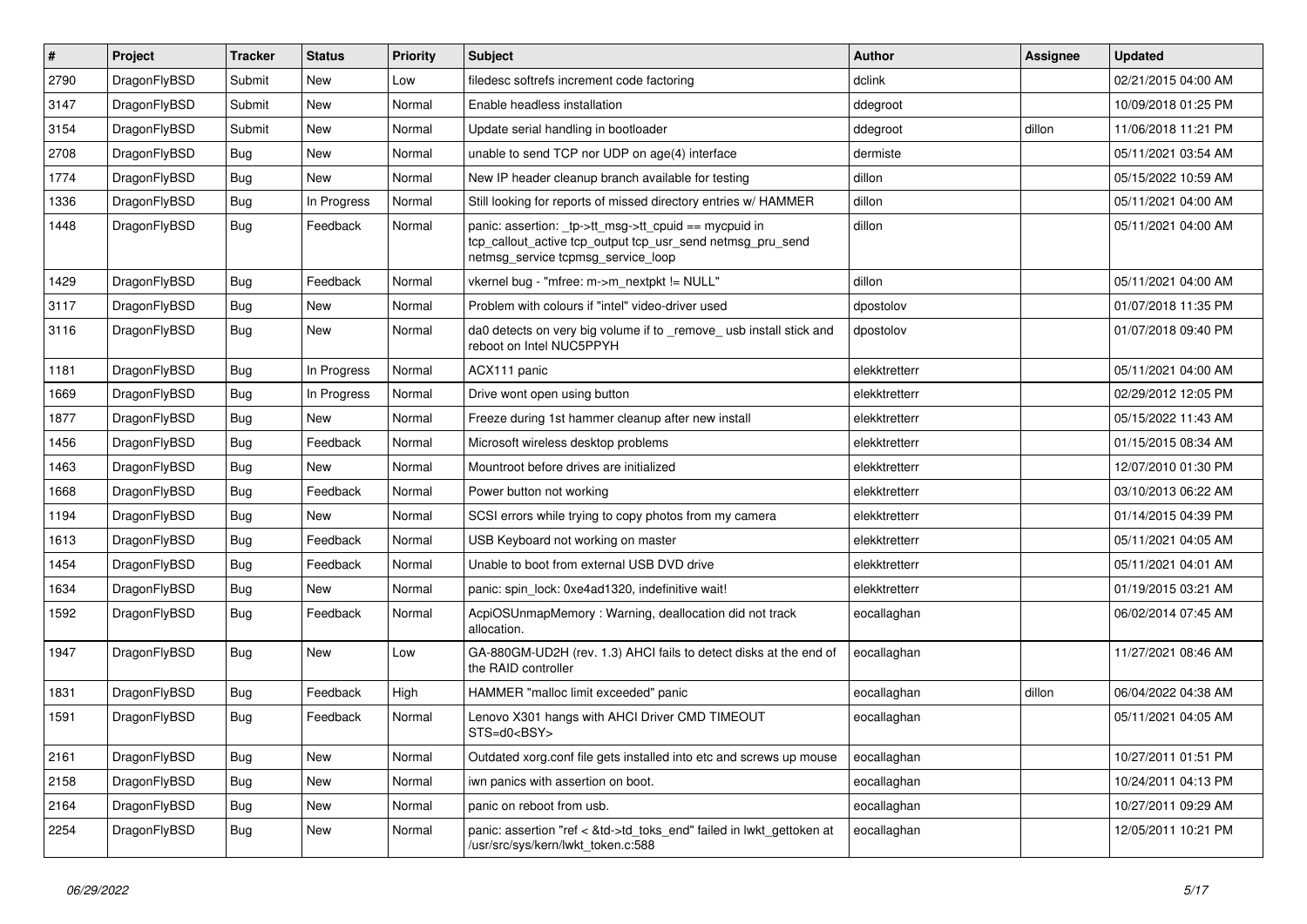| $\pmb{\#}$ | Project      | <b>Tracker</b> | <b>Status</b> | <b>Priority</b> | <b>Subject</b>                                                                          | Author    | <b>Assignee</b> | <b>Updated</b>      |
|------------|--------------|----------------|---------------|-----------------|-----------------------------------------------------------------------------------------|-----------|-----------------|---------------------|
| 2544       | DragonFlyBSD | Bug            | New           | Normal          | live DVD system boot (menu option 1) caused db> prompt on<br>PE1950                     | estrabd   |                 | 05/11/2021 03:54 AM |
| 3276       | DragonFlyBSD | Submit         | New           | Normal          | Add option controlling whether gpt expand expands the last partition<br>(needs testing) | falsifian |                 | 07/10/2021 03:35 AM |
| 2075       | DragonFlyBSD | <b>Bug</b>     | <b>New</b>    | Normal          | pflogd on x86_64                                                                        | fanch     |                 | 05/16/2011 04:04 PM |
| 2657       | DragonFlyBSD | Bug            | New           | High            | Needs acl to migrate our servers                                                        | ferney    |                 | 03/31/2014 11:37 AM |
| 2569       | DragonFlyBSD | Bug            | New           | Normal          | ctime NFS                                                                               | ferney    |                 | 08/11/2013 04:35 AM |
| 979        | DragonFlyBSD | Bug            | Feedback      | Normal          | Failure-prone USB mass storage (SB600? msdosfs? CAM?)                                   | floid     |                 | 01/15/2015 08:38 AM |
| 1672       | DragonFlyBSD | <b>Bug</b>     | Feedback      | Normal          | panic (trap 12) around btree_search() in 2.4.1-RELEASE                                  | floid     |                 | 01/19/2015 03:36 AM |
| 846        | DragonFlyBSD | <b>Bug</b>     | Feedback      | Normal          | USB bugs:usb mouse can't used!                                                          | frankning |                 | 01/15/2015 08:36 AM |
| 1899       | DragonFlyBSD | <b>Bug</b>     | New           | Normal          | Keyboard doesn't work                                                                   | fransm    |                 | 05/15/2022 03:32 PM |
| 2416       | DragonFlyBSD | Bug            | New           | Normal          | ".' entry can be removed on mounted nfs filesystem                                      | ftigeot   | tuxillo         | 06/03/2014 04:40 AM |
| 1923       | DragonFlyBSD | <b>Bug</b>     | New           | Normal          | Abysmal NFS performance with IPv6                                                       | ftigeot   |                 | 12/05/2010 09:34 PM |
| 2619       | DragonFlyBSD | <b>Bug</b>     | <b>New</b>    | Normal          | DragonFly 3.6 can't be installed on a 6TB volume                                        | ftigeot   |                 | 02/23/2014 11:55 PM |
| 2674       | DragonFlyBSD | Bug            | <b>New</b>    | Normal          | <b>GPT Support</b>                                                                      | ftigeot   |                 | 12/28/2015 02:54 PM |
| 2803       | DragonFlyBSD | Bug            | <b>New</b>    | Normal          | HAMMER: Warning: UNDO area too small!                                                   | ftigeot   |                 | 03/11/2015 03:42 PM |
| 2535       | DragonFlyBSD | <b>Bug</b>     | New           | Normal          | Imap processes apparentlt blocked on disk I/O                                           | ftigeot   |                 | 04/02/2013 09:31 AM |
| 2051       | DragonFlyBSD | Bug            | New           | Normal          | No ipv6 lan route entry created on 2.10                                                 | ftigeot   |                 | 04/21/2011 10:37 AM |
| 2037       | DragonFlyBSD | <b>Bug</b>     | Feedback      | Normal          | Panic Bad link elm while building packages                                              | ftigeot   | dillon          | 04/21/2011 07:20 AM |
| 2819       | DragonFlyBSD | <b>Bug</b>     | In Progress   | Normal          | Random micro system freezes after a week of uptime                                      | ftigeot   | dillon          | 08/16/2015 08:46 PM |
| 2122       | DragonFlyBSD | Submit         | New           | Normal          | [Review] Fixes to the VFS layer                                                         | ftigeot   |                 | 05/31/2022 03:25 PM |
| 2403       | DragonFlyBSD | <b>Bug</b>     | New           | Low             | newfs -E doesn't handle /dev/serno device names properly                                | ftigeot   |                 | 08/17/2012 05:07 AM |
| 1826       | DragonFlyBSD | Bug            | <b>New</b>    | Normal          | panic during boot: assertion so->so_port  in tcp_input                                  | ftigeot   |                 | 05/15/2022 11:05 AM |
| 1818       | DragonFlyBSD | <b>Bug</b>     | New           | Normal          | panic: Bad tailq NEXT (kqueue issue ?)                                                  | ftigeot   |                 | 05/15/2022 11:40 AM |
| 1593       | DragonFlyBSD | Bug            | Feedback      | Normal          | panic: assertion: ccb == ap->ap_err_ccb in ahci_put_err_ccb                             | ftigeot   | ftigeot         | 05/15/2022 05:09 AM |
| 2577       | DragonFlyBSD | Bug            | New           | Normal          | virtio-blk iops performance is cpu limited on high end devices                          | gjs278    | vsrinivas       | 08/01/2013 02:28 PM |
| 3165       | DragonFlyBSD | Bug            | <b>New</b>    | Normal          | Looping at boot time                                                                    | gop       |                 | 12/28/2018 01:04 PM |
| 2095       | DragonFlyBSD | Bug            | <b>New</b>    | Low             | Running installer post-install: Unsupported DFUI transport "                            | greenrd   |                 | 06/26/2011 09:20 AM |
| 2094       | DragonFlyBSD | Bug            | New           | Normal          | Segfault when gdb printing backtrace from core dump                                     | greenrd   |                 | 06/25/2011 04:14 PM |
| 1430       | DragonFlyBSD | Bug            | New           | Normal          | Buggy $w(1)$ ?                                                                          | hasso     | alexh           | 11/24/2010 08:09 AM |
| 1411       | DragonFlyBSD | Bug            | Feedback      | Normal          | Burning doesn't work with ahci(4)                                                       | hasso     | dillon          | 05/11/2021 04:00 AM |
| 1486       | DragonFlyBSD | Bug            | Feedback      | Normal          | Interrupt storm related to SATA DVD device                                              | hasso     |                 | 05/11/2021 04:01 AM |
| 1502       | DragonFlyBSD | <b>Bug</b>     | In Progress   | Normal          | Lock while deleting files from nohistory HAMMER directories                             | hasso     |                 | 03/10/2013 04:28 AM |
| 1428       | DragonFlyBSD | <b>Bug</b>     | Feedback      | Low             | POSIX.1e implementation is too old                                                      | hasso     | tuxillo         | 05/11/2021 04:00 AM |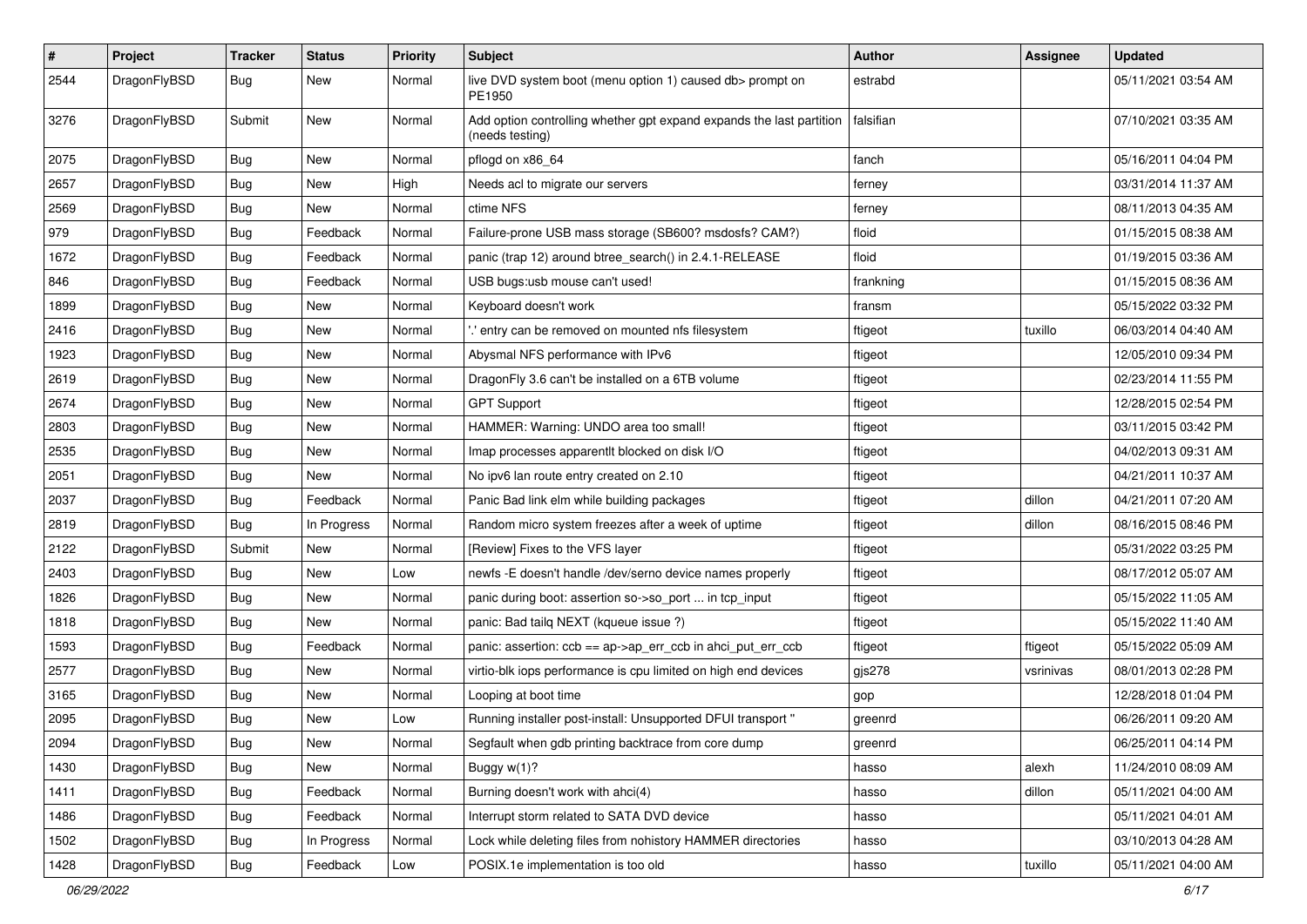| #    | Project      | <b>Tracker</b> | <b>Status</b> | <b>Priority</b> | Subject                                                                                    | <b>Author</b>   | Assignee  | <b>Updated</b>      |
|------|--------------|----------------|---------------|-----------------|--------------------------------------------------------------------------------------------|-----------------|-----------|---------------------|
| 884  | DragonFlyBSD | <b>Bug</b>     | In Progress   | High            | Performance/memory problems under filesystem IO load                                       | hasso           |           | 05/11/2021 03:50 AM |
| 1313 | DragonFlyBSD | <b>Bug</b>     | <b>New</b>    | Low             | Signal code in kernel needs major overhaul (signal queues,<br>si code, si addr)            | hasso           |           | 05/11/2021 04:00 AM |
| 1525 | DragonFlyBSD | <b>Bug</b>     | <b>New</b>    | Normal          | boehm-gc problems                                                                          | hasso           |           | 10/13/2012 07:13 PM |
| 1532 | DragonFlyBSD | <b>Bug</b>     | <b>New</b>    | Low             | jemalloc doesn't work on DragonFly                                                         | hasso           | sjg       | 08/02/2011 01:14 AM |
| 1563 | DragonFlyBSD | <b>Bug</b>     | Feedback      | Normal          | reset(1) doesn't reset terminal to the defaults                                            | hasso           |           | 03/10/2013 04:17 AM |
| 1982 | DragonFlyBSD | <b>Bug</b>     | <b>New</b>    | Low             | There is no linuxulator on x86-64                                                          | herrgard        |           | 05/31/2022 02:25 PM |
| 2125 | DragonFlyBSD | <b>Bug</b>     | New           | Normal          | Weird garbage in dmesg                                                                     | herrgard        |           | 08/30/2011 08:04 PM |
| 2680 | DragonFlyBSD | Bug            | New           | Low             | boot0cfg update makes box unbootable                                                       | herrgard        |           | 06/10/2014 06:02 AM |
| 2045 | DragonFlyBSD | <b>Bug</b>     | <b>New</b>    | Normal          | ral(4): Fatal trap 12: page fault while in kernel mode (two panics)                        | herrgard        |           | 11/03/2011 05:34 PM |
| 3201 | DragonFlyBSD | Submit         | New           | Normal          | Fixes make search display                                                                  | htse            |           | 08/20/2021 04:02 PM |
| 3206 | DragonFlyBSD | Submit         | <b>New</b>    | Normal          | update psm/kbd to FreeBSD 12.0 code                                                        | htse            |           | 10/05/2019 03:49 PM |
| 3189 | DragonFlyBSD | Bug            | New           | Normal          | Allow DragonFly Mail Agent to accept an alternate config via<br>command line switch        | iang            |           | 08/16/2021 12:42 AM |
| 3029 | DragonFlyBSD | <b>Bug</b>     | <b>New</b>    | Normal          | Running DflyBSD 4.8 on FreeBSD bhyve as a guest                                            | iron            |           | 05/13/2022 04:33 AM |
| 2604 | DragonFlyBSD | <b>Bug</b>     | <b>New</b>    | Normal          | dell laptop does not boot with LATEST                                                      | isenmann        |           | 11/20/2013 02:07 AM |
| 2746 | DragonFlyBSD | <b>Bug</b>     | New           | Normal          | some fraction of xterms started from the xmonad window manager<br>get killed with SIGALRM  | isenmann        | profmakx  | 12/28/2014 02:51 AM |
| 2825 | DragonFlyBSD | <b>Bug</b>     | New           | High            | 3x dhclient = hanging system (objcache exhausted)                                          | jaccovonb       | sepherosa | 05/11/2021 03:55 AM |
| 3134 | DragonFlyBSD | <b>Bug</b>     | <b>New</b>    | Normal          | RFC 3021 (/31 networks) appear to be unsupported                                           | jailbird        |           | 05/16/2018 11:03 PM |
| 2308 | DragonFlyBSD | <b>Bug</b>     | New           | Normal          | System freeze when unloading snd_hda                                                       | jaydg           |           | 02/19/2012 07:15 AM |
| 2369 | DragonFlyBSD | <b>Bug</b>     | New           | Normal          | panic: Bad link elm 0xffffffe07edf6068 next->prev != elm                                   | jaydg           |           | 08/15/2012 03:04 AM |
| 2353 | DragonFlyBSD | <b>Bug</b>     | In Progress   | Normal          | panic: assertion "gd->gd_spinlocks_wr == 0" failed in<br>bsd4_schedulerclock               | jaydg           | alexh     | 11/28/2012 01:57 AM |
| 2731 | DragonFlyBSD | <b>Bug</b>     | In Progress   | Normal          | Screen full of random colors when starting Xorg with Intel Haswell<br>HD Graphics P4600    | jkatzmaier      |           | 11/12/2014 04:08 PM |
| 3089 | DragonFlyBSD | <b>Bug</b>     | In Progress   | Normal          | vtnet(4) - disable TCP checksum offload by default                                         | jlane           | vadaszi   | 05/11/2021 04:14 AM |
| 2890 | DragonFlyBSD | <b>Bug</b>     | New           | Normal          | not able to boot usb installer on Toshiba Chromebook 2                                     | johnnywhishbone |           | 02/22/2016 03:42 AM |
| 2391 | DragonFlyBSD | <b>Bug</b>     | In Progress   | Normal          | System lock with ahci and acpi enabled on ATI RS690 chipset with<br>SMB600 sata controller | jorisgio        | vadaszi   | 06/03/2015 03:51 PM |
| 2712 | DragonFlyBSD | <b>Bug</b>     | New           | Normal          | connect(2) returns EINVAL when retrying after ECONNREFUSED                                 | jorisgio        |           | 08/14/2014 05:31 PM |
| 2568 | DragonFlyBSD | <b>Bug</b>     | New           | Normal          | AHCI panic                                                                                 | josepht         |           | 06/07/2013 05:52 PM |
| 1330 | DragonFlyBSD | <b>Bug</b>     | Feedback      | Normal          | Hammer, usb disk, SYNCHRONIZE CACHE failure                                                | josepht         |           | 06/02/2014 04:56 AM |
| 1745 | DragonFlyBSD | <b>Bug</b>     | Feedback      | Normal          | kmalloc panic                                                                              | josepht         |           | 05/11/2021 04:05 AM |
| 2013 | DragonFlyBSD | <b>Bug</b>     | In Progress   | Normal          | oversized DMA request loop                                                                 | josepht         |           | 05/11/2021 04:06 AM |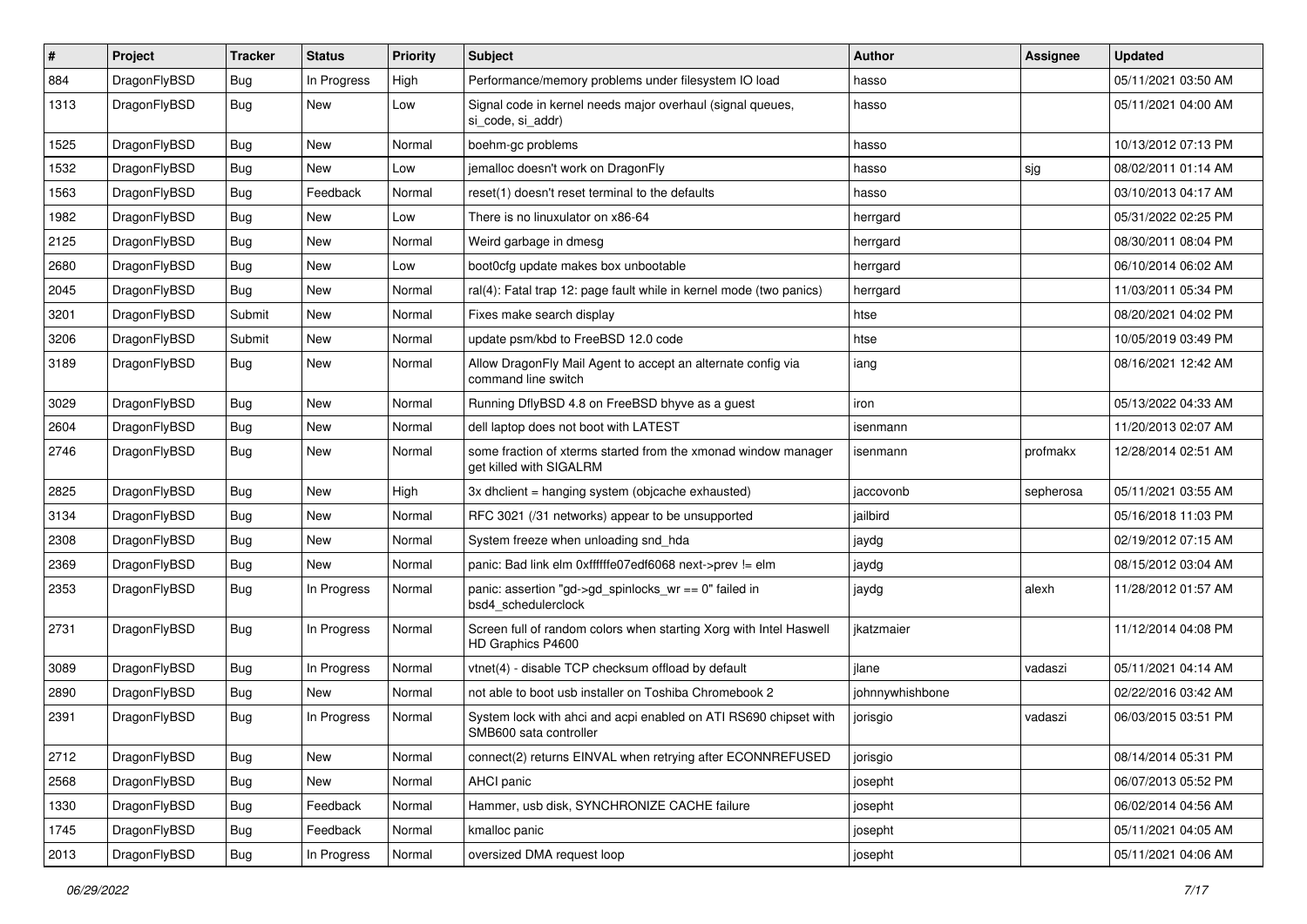| $\sharp$ | Project      | <b>Tracker</b> | <b>Status</b> | <b>Priority</b> | <b>Subject</b>                                                                                             | Author        | Assignee  | <b>Updated</b>      |
|----------|--------------|----------------|---------------|-----------------|------------------------------------------------------------------------------------------------------------|---------------|-----------|---------------------|
| 1717     | DragonFlyBSD | <b>Bug</b>     | Feedback      | Normal          | HAMMER panic in hammer cursor down()                                                                       | josepht1      |           | 05/11/2021 04:05 AM |
| 2153     | DragonFlyBSD | Bug            | New           | Normal          | Too many unuseful warnings at boot                                                                         | juanfra684    |           | 10/18/2011 10:16 PM |
| 2245     | DragonFlyBSD | <b>Bug</b>     | New           | Normal          | panic: assertion "ref < &td->td_toks_end" failed in lwkt_gettoken at<br>/usr/src/sys/kern/lwkt_token.c:588 | juanfra684    |           | 11/22/2011 07:41 PM |
| 2444     | DragonFlyBSD | Bug            | <b>New</b>    | Normal          | Crash during Hammer overnight cleanup                                                                      | justin        |           | 11/04/2012 07:58 AM |
| 385      | DragonFlyBSD | Bug            | Feedback      | Low             | Mail archive address removal                                                                               | justin        | justin    | 03/09/2013 11:24 AM |
| 3228     | DragonFlyBSD | Bug            | New           | Low             | pfi kif unref: state refcount $\leq$ 0 in dmesq                                                            | justin        |           | 03/05/2021 06:39 AM |
| 2090     | DragonFlyBSD | Bug            | Feedback      | Normal          | snd hda does not support headphone automute                                                                | justin        |           | 03/29/2012 08:03 PM |
| 2645     | DragonFlyBSD | Bug            | New           | Normal          | panic with dsched fq and ioprio                                                                            | jyoung15      |           | 02/20/2014 07:29 AM |
| 1727     | DragonFlyBSD | Bug            | Feedback      | Normal          | CD boot panic (2.6.1) (usb?)                                                                               | kiril         |           | 05/15/2022 05:10 AM |
| 2529     | DragonFlyBSD | Bug            | <b>New</b>    | Low             | Sundance network adapter is not detected and attached                                                      | kworr         |           | 03/25/2013 02:29 AM |
| 1916     | DragonFlyBSD | Bug            | New           | Normal          | Constant crashes on x86 64 with UFS                                                                        | lentferj      |           | 11/21/2010 07:40 PM |
| 2421     | DragonFlyBSD | Bug            | New           | High            | Kernel panic: vm_fault: page 0xc0f70000 not busy!                                                          | lentferj      |           | 10/03/2012 08:16 AM |
| 1939     | DragonFlyBSD | Bug            | New           | Normal          | Panic on nightly build and stress test box                                                                 | lentferj      |           | 12/18/2010 08:41 AM |
| 2288     | DragonFlyBSD | Bug            | Feedback      | Normal          | Random IO performance loss introduced since January 1st                                                    | lentferj      |           | 01/23/2013 04:21 PM |
| 2892     | DragonFlyBSD | Bug            | <b>New</b>    | Normal          | swap pager:indefinite wait bufferf error                                                                   | lhmwzy        |           | 02/21/2016 10:32 PM |
| 3310     | DragonFlyBSD | Bug            | In Progress   | Normal          | NVMM+QEMU fail to boot with UEFI: Mem Assist Failed<br>[gpa=0xfffffff0]                                    | liweitianux   |           | 01/11/2022 03:22 PM |
| 2917     | DragonFlyBSD | Bug            | New           | Normal          | da8: reading primary partition table: error accessing offset<br>000000000000 for 512                       | liweitianux   |           | 05/11/2021 08:43 PM |
| 3028     | DragonFlyBSD | Bug            | In Progress   | Normal          | installer: confusion of set/get disk encryption passphrase dialogs                                         | liweitianux   | tuxillo   | 06/03/2022 05:13 PM |
| 2565     | DragonFlyBSD | Bug            | <b>New</b>    | Normal          | "ifconfig ix0 up" panic                                                                                    | Itpig402a     |           | 06/03/2013 05:46 AM |
| 2434     | DragonFlyBSD | Bug            | <b>New</b>    | Normal          | BTX Halted - Boot fails on USB/GUI                                                                         | lucmv         |           | 10/17/2012 08:12 PM |
| 2808     | DragonFlyBSD | Bug            | New           | Normal          | X freeze by switching between X and VT - results in black screen                                           | lukesky333    |           | 05/11/2021 03:55 AM |
| 2531     | DragonFlyBSD | Bug            | New           | Normal          | camcontrol fails to disable APM                                                                            | m.lombardi85  |           | 03/23/2013 12:28 PM |
| 2370     | DragonFlyBSD | Bug            | <b>New</b>    | Normal          | panic: ffs_valloc: dup alloc                                                                               | marino        | vsrinivas | 02/01/2013 09:28 AM |
| 2167     | DragonFlyBSD | Bug            | <b>New</b>    | Normal          | shutdown/reboot fails after uptime msg                                                                     | marino        |           | 11/28/2011 03:01 AM |
| 2092     | DragonFlyBSD | Bug            | New           | Normal          | Panic: Bad link elm 0x next->prev != elm                                                                   | masterblaster | dillon    | 12/04/2011 12:49 PM |
| 2809     | DragonFlyBSD | Bug            | <b>New</b>    | Normal          | hammer mirror-stream                                                                                       | masu          |           | 04/10/2015 12:33 AM |
| 3035     | DragonFlyBSD | <b>Bug</b>     | New           | Normal          | panic: assertion "cpu >= 0 && cpu < ncpus" failed in netisr_cpuport<br>at /usr/src/sys/net/netisr2.h:87    | masu          |           | 05/11/2017 01:24 AM |
| 1860     | DragonFlyBSD | Bug            | Feedback      | Normal          | Panic while creating UFS fs on vn(4) for initrd                                                            | matthias      |           | 02/29/2012 07:16 AM |
| 2067     | DragonFlyBSD | <b>Bug</b>     | New           | Normal          | sound/pcm: "play interrupt timeout, channel dead"                                                          | matthiasr     |           | 05/11/2021 03:55 AM |
| 2598     | DragonFlyBSD | <b>Bug</b>     | New           | Normal          | i386 via USB Booting                                                                                       | mbzadegan     |           | 10/21/2013 02:28 AM |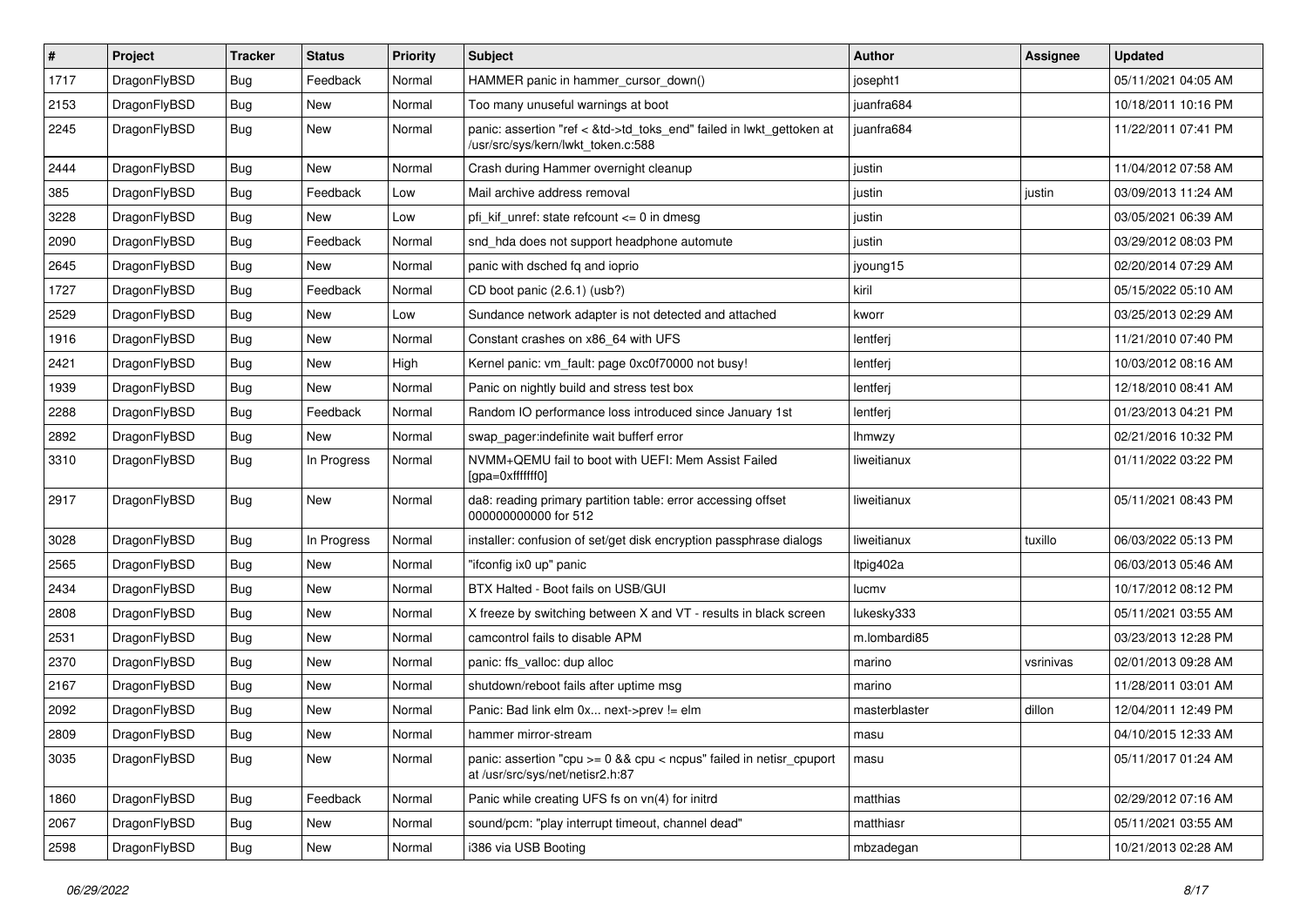| #    | Project      | <b>Tracker</b> | <b>Status</b> | <b>Priority</b> | <b>Subject</b>                                                                                                     | Author                 | Assignee  | <b>Updated</b>      |
|------|--------------|----------------|---------------|-----------------|--------------------------------------------------------------------------------------------------------------------|------------------------|-----------|---------------------|
| 2644 | DragonFlyBSD | Bug            | Feedback      | Normal          | 3.6.0-REL trap 9 on boot                                                                                           | memmerto               |           | 11/27/2021 08:08 AM |
| 1293 | DragonFlyBSD | Bug            | <b>New</b>    | Normal          | 2.2.1-REL Installer Request                                                                                        | mk                     | tuxillo   | 05/11/2021 04:00 AM |
| 3235 | DragonFlyBSD | Bug            | New           | Normal          | Kernel panic in devfs vnops.c                                                                                      | mneumann               |           | 04/28/2020 07:00 AM |
| 3111 | DragonFlyBSD | Bug            | In Progress   | High            | Mouse lags every second heavily under X11                                                                          | mneumann               |           | 12/12/2017 09:46 PM |
| 3317 | DragonFlyBSD | Bug            | In Progress   | Normal          | Network vtnet0 not working on Hetzner cloud                                                                        | mneumann               |           | 06/18/2022 03:55 AM |
| 2881 | DragonFlyBSD | Bug            | New           | Normal          | Pulseaudio hangs/resets system when starting X11                                                                   | mneumann               |           | 01/09/2016 03:08 AM |
| 3222 | DragonFlyBSD | Bug            | New           | Normal          | gcc - undefined reference to '__atomic_load' (missing libatomic?)                                                  | mneumann               |           | 02/08/2020 02:45 AM |
| 2788 | DragonFlyBSD | Bug            | <b>New</b>    | Normal          | ioctl GSLICEINFO: Not working for vnode slice                                                                      | mneumann               |           | 02/12/2015 07:49 AM |
| 2972 | DragonFlyBSD | Bug            | New           | Normal          | ipfw3 "deny to me" does not work correctly                                                                         | mneumann               |           | 12/27/2016 12:11 PM |
| 3218 | DragonFlyBSD | Bug            | New           | Normal          | Kernel panics are not sent to comconsole when booted over EFI                                                      | mqudsi                 |           | 12/02/2019 08:52 PM |
| 168  | DragonFlyBSD | Bug            | In Progress   | Normal          | Livelocked limit engaged while trying to setup IPW wireless                                                        | mschacht               | sepherosa | 05/11/2021 04:05 AM |
| 1144 | DragonFlyBSD | Bug            | Feedback      | Normal          | Incorrect clock under KVM                                                                                          | msylvan                |           | 03/09/2013 01:17 PM |
| 679  | DragonFlyBSD | Bug            | New           | Low             | Netgraph backward compatibility for old *LEN constants                                                             | nant                   | nant      | 02/18/2014 05:45 AM |
| 2104 | DragonFlyBSD | Bug            | New           | Normal          | network configuration seg. fault on install CD                                                                     | navratil               |           | 07/26/2011 07:55 AM |
| 2958 | DragonFlyBSD | Bug            | Feedback      | Normal          | Hammer FS dies during pruning after massive write load                                                             | neilb                  |           | 10/11/2016 04:20 AM |
| 2957 | DragonFlyBSD | Bug            | Feedback      | Normal          | swapoff -a followed by swapon -a doesn't give your swap back                                                       | neilb                  |           | 10/09/2016 04:17 AM |
| 2098 | DragonFlyBSD | Submit         | New           | Normal          | [PATCH] correct ath man page example<br>(/usr/src/share/man/man4/ath.4)                                            | nobody                 |           | 11/15/2011 12:27 AM |
| 3215 | DragonFlyBSD | Bug            | New           | Normal          | Hang in todrain(3) after write(3)                                                                                  | noloader               |           | 11/25/2019 03:08 PM |
| 2622 | DragonFlyBSD | Bug            | New           | Normal          | VAIO FIT15E fn keys support                                                                                        | nonsolosoft            |           | 12/31/2013 01:31 AM |
| 2621 | DragonFlyBSD | Bug            | New           | Normal          | core dump using cdrom                                                                                              | nonsolosoft            |           | 12/27/2013 12:43 AM |
| 2182 | DragonFlyBSD | Bug            | <b>New</b>    | Normal          | if_msk PHY FIFO underrun/overflow                                                                                  | nonsolosoft            |           | 09/03/2012 06:39 AM |
| 1193 | DragonFlyBSD | Bug            | <b>New</b>    | Normal          | kernel doesn't recognize cdrom drive                                                                               | nonsolosoft            |           | 01/25/2014 09:11 PM |
| 2412 | DragonFlyBSD | Bug            | New           | Normal          | wlan0 fails to get address via dhclient                                                                            | nonsolosoft            |           | 08/30/2012 05:55 AM |
| 3051 | DragonFlyBSD | Bug            | New           | Normal          | panic DragonFly v4.8.1-RELEASE by mounting a malformed NTFS<br>image [12.000]                                      | open.source@ribose.com |           | 08/14/2017 03:20 AM |
| 3052 | DragonFlyBSD | Bug            | New           | Normal          | panic DragonFly v4.8.1-RELEASE by mounting a malformed NTFS<br>image [64.000]                                      | open.source@ribose.com |           | 08/14/2017 03:22 AM |
| 3049 | DragonFlyBSD | Bug            | New           | Normal          | panic DragonFly v4.8.1-RELEASE by mounting a malformed<br>msdosfs image [12.128]                                   | open.source@ribose.com |           | 08/14/2017 02:53 AM |
| 2799 | DragonFlyBSD | <b>Bug</b>     | <b>New</b>    | Normal          | Fatal trap 12 caused by moused(8) -p /dev/cual0                                                                    | opvalues               |           | 03/04/2015 11:01 PM |
| 2802 | DragonFlyBSD | <b>Bug</b>     | New           | Normal          | USB Wifi urtwn0 crash from cd boot                                                                                 | opvalues               |           | 03/10/2015 01:07 AM |
| 3152 | DragonFlyBSD | <b>Bug</b>     | Feedback      | Normal          | Console's size in ttyv0 and single user mode is sticking to 80x25,<br>while ttyv1 can make use of the whole screen | overtime               |           | 02/24/2019 01:08 AM |
| 3107 | DragonFlyBSD | Bug            | New           | Low             | ACPI interrupt storm when loading i915 on Lenovo T460                                                              | oyvinht                |           | 07/15/2020 07:01 AM |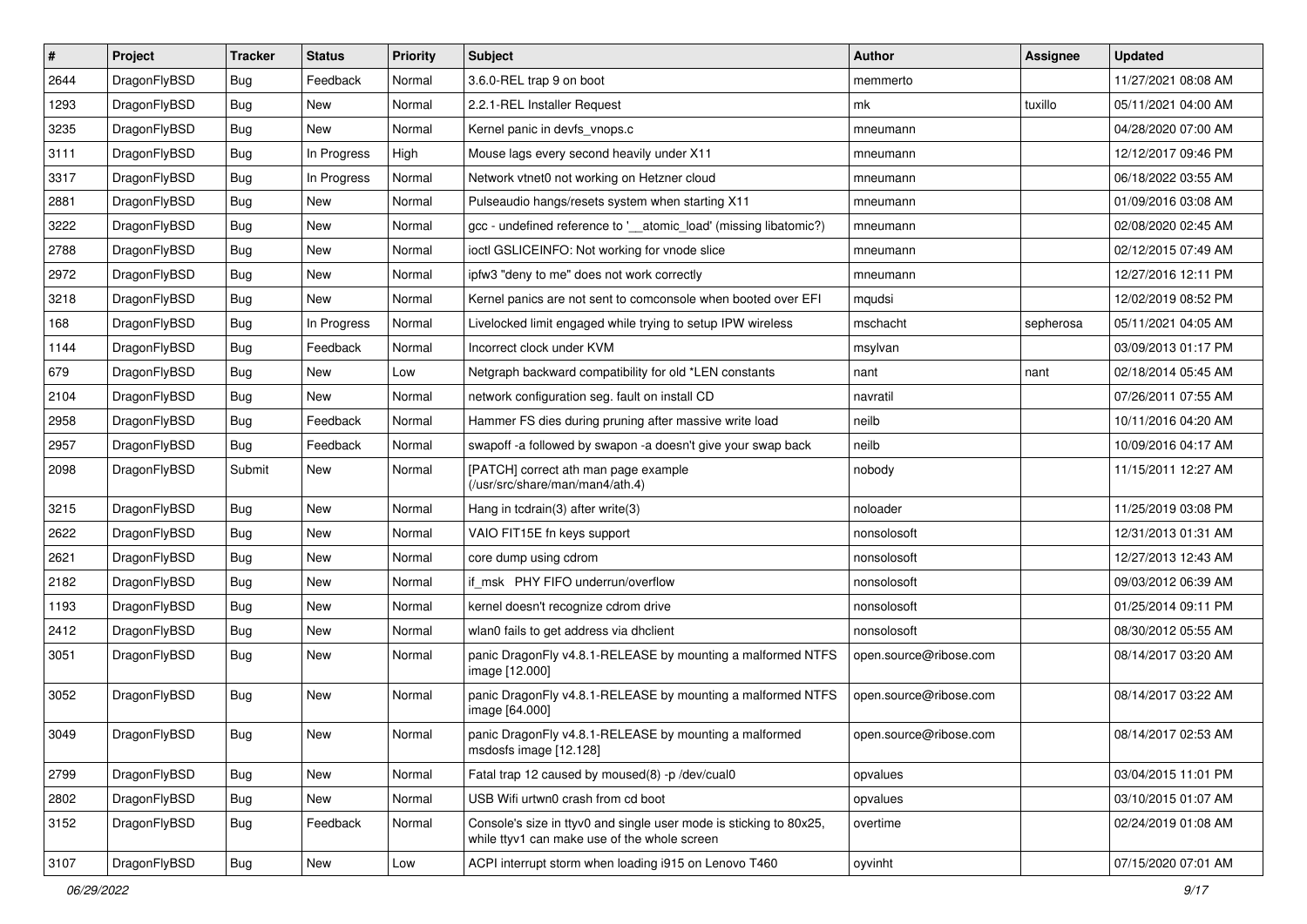| $\sharp$ | Project      | <b>Tracker</b> | <b>Status</b> | <b>Priority</b> | Subject                                                                              | Author   | Assignee | <b>Updated</b>      |
|----------|--------------|----------------|---------------|-----------------|--------------------------------------------------------------------------------------|----------|----------|---------------------|
| 2874     | DragonFlyBSD | Bug            | New           | Normal          | make world DESTDIR=/emptydir fails                                                   | pascii   |          | 12/25/2015 07:04 AM |
| 2117     | DragonFlyBSD | <b>Bug</b>     | <b>New</b>    | High            | ACPI and/or bce(4) problem with 2.11.0.673.g0d557 on HP DL380<br>G6                  | pauska   |          | 08/22/2011 10:15 AM |
| 599      | DragonFlyBSD | Bug            | New           | Urgent          | 1.9.0 reproducable panic                                                             | pavalos  |          | 12/22/2010 01:08 AM |
| 2898     | DragonFlyBSD | Bug            | New           | Normal          | <b>HAMMER</b> panic                                                                  | pavalos  |          | 11/03/2018 07:05 AM |
| 2526     | DragonFlyBSD | Bug            | <b>New</b>    | Normal          | hammer cleanup doesn't run on first day of DST                                       | pavalos  |          | 10/18/2016 05:28 PM |
| 1946     | DragonFlyBSD | Bug            | <b>New</b>    | Normal          | ieee80211 panic                                                                      | pavalos  | josepht  | 01/27/2011 06:00 PM |
| 1949     | DragonFlyBSD | <b>Bug</b>     | <b>New</b>    | Normal          | iwn panic                                                                            | pavalos  |          | 01/30/2011 03:21 AM |
| 2008     | DragonFlyBSD | <b>Bug</b>     | New           | Normal          | lwkt setcpu remote: td->td flags 00800621 console flood                              | pavalos  |          | 03/06/2011 09:37 PM |
| 2099     | DragonFlyBSD | Bug            | New           | Normal          | page fault panic in vm system                                                        | pavalos  |          | 07/10/2011 08:51 AM |
| 1769     | DragonFlyBSD | <b>Bug</b>     | New           | Normal          | panic: assertion: _tp->tt_msg->tt_cpuid == mycpuid in<br>tcp_callout_active          | pavalos  | sjg      | 05/15/2022 11:07 AM |
| 2048     | DragonFlyBSD | Bug            | New           | Normal          | panic: ffs_sync: rofs mod                                                            | pavalos  |          | 04/12/2011 05:45 AM |
| 1969     | DragonFlyBSD | Bug            | <b>New</b>    | Normal          | pf-related network problem                                                           | pavalos  | lentferj | 02/01/2011 06:57 PM |
| 2199     | DragonFlyBSD | Bug            | <b>New</b>    | Normal          | screen segfaults if utmpx isn't present                                              | pavalos  |          | 11/15/2011 10:52 PM |
| 2248     | DragonFlyBSD | <b>Bug</b>     | <b>New</b>    | Normal          | sysctl panic                                                                         | pavalos  |          | 11/23/2011 06:23 PM |
| 3226     | DragonFlyBSD | Bug            | <b>New</b>    | Normal          | Xorg freezes in vm: thread stuck in "objtrm1"                                        | peeter   |          | 04/08/2020 02:10 AM |
| 2970     | DragonFlyBSD | Bug            | <b>New</b>    | Normal          | kernel 4.7: "Is -I" causes panic on UDF filesystem: "bgetvp -<br>overlapping buffer" | peeter   |          | 12/21/2016 02:46 AM |
| 1943     | DragonFlyBSD | Bug            | <b>New</b>    | Normal          | hammer assertion panic                                                               | peter    |          | 12/27/2010 12:45 AM |
| 1990     | DragonFlyBSD | Bug            | <b>New</b>    | Normal          | /mnt too large to mount                                                              | peur.neu |          | 02/16/2011 11:24 PM |
| 1951     | DragonFlyBSD | Bug            | New           | Normal          | dma_timeouts at phyaddr on a good hdd                                                | peur.neu |          | 01/04/2011 07:12 AM |
| 2816     | DragonFlyBSD | Bug            | <b>New</b>    | Normal          | A multitasking process being debugged can get stuck                                  | phma     |          | 05/19/2015 03:57 AM |
| 2611     | DragonFlyBSD | <b>Bug</b>     | New           | Normal          | Change in IP address results in network not working                                  | phma     |          | 12/05/2013 07:55 PM |
| 3247     | DragonFlyBSD | Bug            | <b>New</b>    | Normal          | Kernel panic doing nothing much                                                      | phma     |          | 09/12/2020 11:40 PM |
| 2311     | DragonFlyBSD | <b>Bug</b>     | New           | Normal          | Xorg crash having something to do with drm                                           | phma     |          | 02/22/2012 09:59 AM |
| 2306     | DragonFlyBSD | Bug            | <b>New</b>    | Normal          | a crash starts the kernel debugger in text mode, but just reboots in X               | phma     |          | 02/11/2012 08:02 PM |
| 2389     | DragonFlyBSD | Bug            | New           | Normal          | computer crashed while listing processes                                             | phma     |          | 06/18/2012 02:49 PM |
| 2547     | DragonFlyBSD | Bug            | New           | High            | crashed while doing a dry run of pkg_rolling-replace                                 | phma     |          | 04/18/2013 10:40 PM |
| 2387     | DragonFlyBSD | <b>Bug</b>     | <b>New</b>    | Normal          | hammer ignores -t during dedup                                                       | phma     |          | 06/17/2012 12:30 PM |
| 2552     | DragonFlyBSD | <b>Bug</b>     | New           | Low             | hammer recovery should indicate progress                                             | phma     |          | 05/03/2013 12:13 AM |
| 1559     | DragonFlyBSD | <b>Bug</b>     | New           | Normal          | kernel trap                                                                          | phma     |          | 11/27/2021 08:43 AM |
| 2331     | DragonFlyBSD | <b>Bug</b>     | New           | Normal          | reading mouse mode from unopen file descriptor hangs mouse<br>driver                 | phma     |          | 03/14/2012 09:43 AM |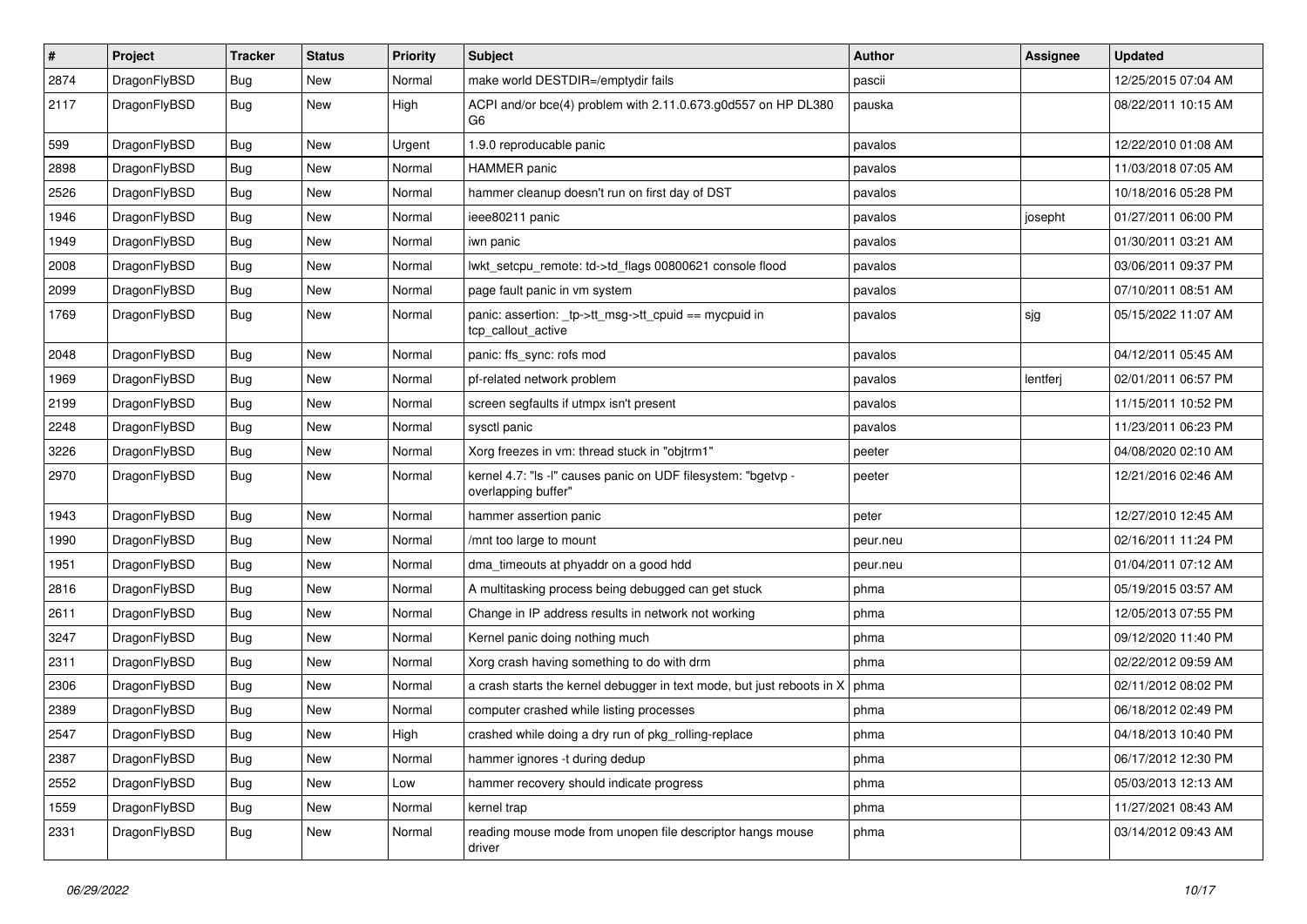| $\vert$ # | Project      | <b>Tracker</b> | <b>Status</b> | <b>Priority</b> | <b>Subject</b>                                                                                                                                                                                    | Author       | Assignee | <b>Updated</b>      |
|-----------|--------------|----------------|---------------|-----------------|---------------------------------------------------------------------------------------------------------------------------------------------------------------------------------------------------|--------------|----------|---------------------|
| 2557      | DragonFlyBSD | Bug            | New           | Normal          | stock 3.4.1 kernel halts during booting if dm and dm_target_crypt<br>are loaded and RAID controller is present                                                                                    | phma         |          | 05/12/2013 10:38 PM |
| 3298      | DragonFlyBSD | Bug            | <b>New</b>    | Normal          | Running "w" and having logged in via XDM through VNC, "w" prints<br>an extra error message                                                                                                        | piecuch      |          | 10/25/2021 09:16 AM |
| 3302      | DragonFlyBSD | <b>Bug</b>     | <b>New</b>    | Normal          | Will not boot on System76 Lemur Pro (lemp10)                                                                                                                                                      | piecuch      |          | 11/03/2021 10:21 AM |
| 3238      | DragonFlyBSD | Bug            | New           | Normal          | race conditions when printing from vkernel console                                                                                                                                                | piecuch      |          | 05/19/2020 02:50 PM |
| 3239      | DragonFlyBSD | Bug            | New           | Normal          | unable to SIGKILL glitched emacs                                                                                                                                                                  | piecuch      |          | 05/26/2020 03:30 AM |
| 2496      | DragonFlyBSD | Bug            | New           | Normal          | NTFS malloc limit exceeded                                                                                                                                                                        | plasmob      | tuxillo  | 02/19/2013 08:47 AM |
| 1101      | DragonFlyBSD | <b>Bug</b>     | Feedback      | Normal          | ohci related panic                                                                                                                                                                                | polachok     |          | 05/11/2021 04:00 AM |
| 3245      | DragonFlyBSD | <b>Bug</b>     | New           | Normal          | panic: free: guard1x fail, i915 load from loader.conf                                                                                                                                             | polachok     |          | 08/21/2020 10:36 AM |
| 570       | DragonFlyBSD | <b>Bug</b>     | Feedback      | Normal          | 1.8.x: ACPI problems                                                                                                                                                                              | qhwt+dfly    |          | 06/02/2014 03:45 AM |
| 1577      | DragonFlyBSD | Bug            | Feedback      | Normal          | panic: assertion: leaf->base.obj_id == ip->obj_id in<br>hammer_ip_delete_range                                                                                                                    | qhwt+dfly    |          | 05/11/2021 04:01 AM |
| 1368      | DragonFlyBSD | <b>Bug</b>     | In Progress   | Normal          | suspend signal race?                                                                                                                                                                              | qhwt+dfly    |          | 05/11/2021 03:51 AM |
| 1387      | DragonFlyBSD | Bug            | Feedback      | Normal          | zero-size malloc and ps: kvm_getprocs: Bad address                                                                                                                                                | qhwt+dfly    |          | 05/11/2021 04:00 AM |
| 1876      | DragonFlyBSD | <b>Bug</b>     | New           | Normal          | devfs in $ ail + logging$ out from console $(ttyv1+)$ -> panic                                                                                                                                    | qhwt.dfly    | tuxillo  | 05/31/2022 03:24 PM |
| 1942      | DragonFlyBSD | Bug            | New           | Normal          | locking against myself in getcacheblk()?                                                                                                                                                          | qhwt.dfly    |          | 05/31/2022 02:15 PM |
| 1917      | DragonFlyBSD | Bug            | New           | Normal          | panic: assertion: (RB_EMPTY(&ip->rec_tree) && (ip->flags &<br>HAMMER_INODE_XDIRTY) == 0)    (!RB_EMPTY(&ip->rec_tree)<br>&& (ip->flags & HAMMER_INODE_XDIRTY) != 0) in<br>hammer_flush_inode_done | qhwt.dfly    |          | 11/24/2010 03:23 AM |
| 2371      | DragonFlyBSD | <b>Bug</b>     | New           | Normal          | Timezone problem with America/Sao Paulo                                                                                                                                                           | raitech      |          | 05/17/2012 01:42 PM |
| 1560      | DragonFlyBSD | <b>Bug</b>     | Feedback      | Normal          | Unable to modify partition table on ThinkPad T61p during install                                                                                                                                  | rehsack      |          | 01/15/2015 08:57 AM |
| 3313      | DragonFlyBSD | Bug            | New           | Normal          | Can't boot from my live USB at all. The kernel loading process<br>hangs.                                                                                                                          | rempas       |          | 06/03/2022 12:16 AM |
| 2822      | DragonFlyBSD | Bug            | <b>New</b>    | Normal          | USB 3.0 stick throws "reading primary partition table: error<br>accessing offset 000[] for 152" error, while the stick works on any<br>other OS I tested                                          | revuwa       | profmakx | 06/29/2015 05:56 AM |
| 2675      | DragonFlyBSD | Bug            | <b>New</b>    | Low             | Ultimate N WiFi Link 5300 get iwn_intr: fatal firmware error on 5GHz                                                                                                                              | revuwa       |          | 05/11/2021 04:07 AM |
| 1836      | DragonFlyBSD | Bug            | New           | Normal          | Incorrect TCP checksum show up in tcpdump                                                                                                                                                         | robgar1      |          | 05/15/2022 11:22 AM |
| 2138      | DragonFlyBSD | Bug            | New           | Normal          | $>$ 100% CPU usage                                                                                                                                                                                | robin.carey1 |          | 09/26/2011 12:20 PM |
| 2430      | DragonFlyBSD | Bug            | <b>New</b>    | Normal          | Alternate Password Hash method                                                                                                                                                                    | robin.carey1 |          | 10/07/2012 06:28 AM |
| 600       | DragonFlyBSD | Bug            | New           | Low             | /sys/libkern/karc4random                                                                                                                                                                          | robin_carey5 | profmakx | 01/19/2015 03:07 AM |
| 2626      | DragonFlyBSD | <b>Bug</b>     | New           | Normal          | iwn driver drops with error: "firmware error 'iwn_intr: fatal firmware<br>error""                                                                                                                 | rodyaj       |          | 01/09/2014 05:50 AM |
| 2738      | DragonFlyBSD | <b>Bug</b>     | New           | Normal          | Hammer: Strange behavior when trying to recover old version of<br>moved file                                                                                                                      | roland       |          | 11/20/2014 08:02 AM |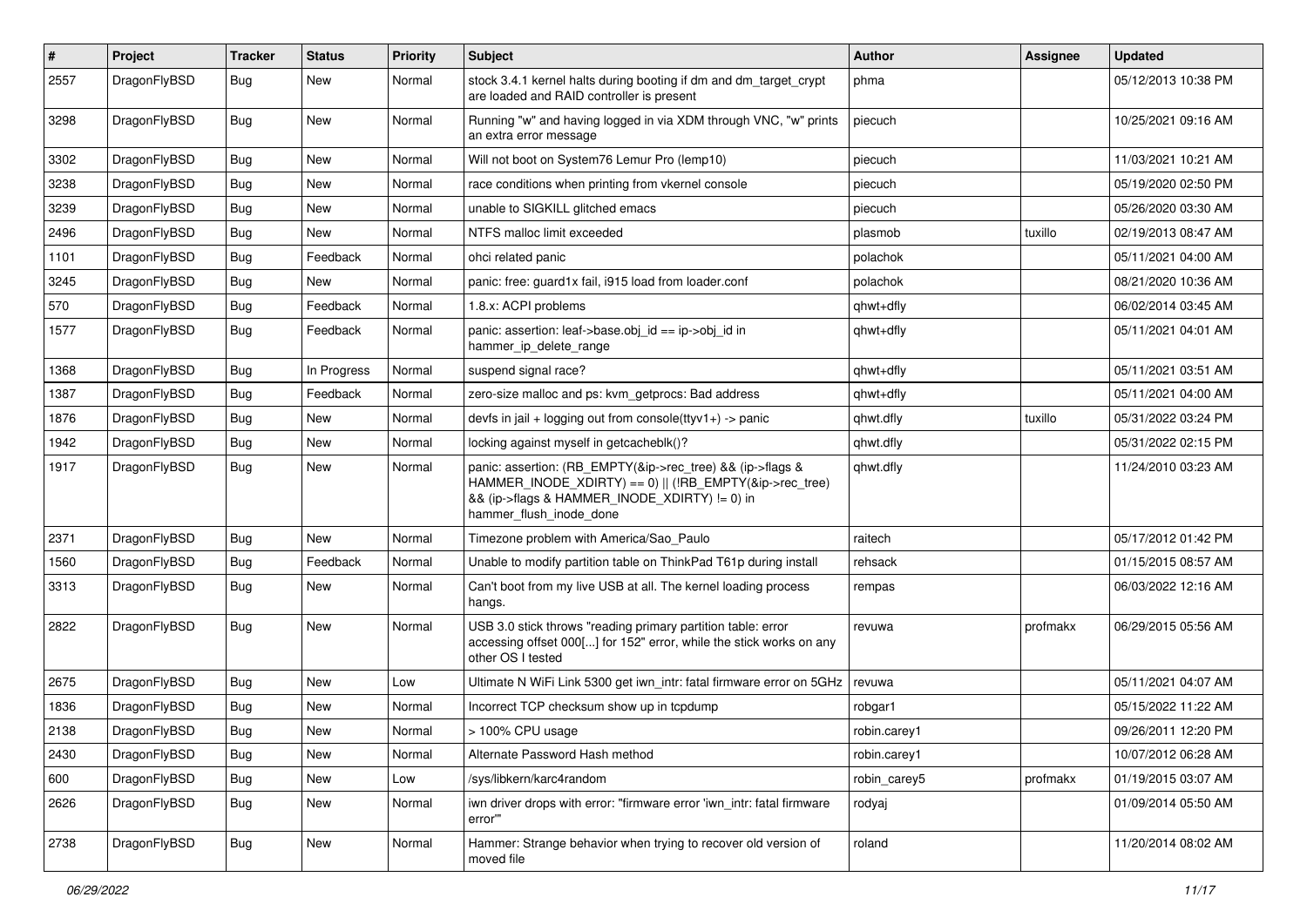| $\sharp$ | Project      | <b>Tracker</b> | <b>Status</b> | <b>Priority</b> | Subject                                                                                         | Author     | <b>Assignee</b> | <b>Updated</b>      |
|----------|--------------|----------------|---------------|-----------------|-------------------------------------------------------------------------------------------------|------------|-----------------|---------------------|
| 3141     | DragonFlyBSD | Bug            | <b>New</b>    | Normal          | dhclient blocks boot process                                                                    | rowo       |                 | 12/16/2018 11:01 AM |
| 2887     | DragonFlyBSD | <b>Bug</b>     | <b>New</b>    | Low             | Missing extattr_namespace_to_string and<br>extattr_string_to_namespace functions                | rubenk     |                 | 02/06/2016 05:09 AM |
| 2423     | DragonFlyBSD | Bug            | <b>New</b>    | Urgent          | After multiple panics/locks, hitting KKASSERT in<br>hammer init cursor                          | rumcic     |                 | 09/18/2012 02:28 AM |
| 1975     | DragonFlyBSD | Bug            | New           | Normal          | Applications seg fault in select() and poll()                                                   | rumcic     |                 | 05/31/2022 02:58 PM |
| 2072     | DragonFlyBSD | Bug            | <b>New</b>    | Normal          | Fatal trap 12: stopped at lwkt_send_ipiq3                                                       | rumcic     |                 | 05/17/2011 04:12 AM |
| 1192     | DragonFlyBSD | Submit         | New           | Normal          | KKASSERTs in sys/kern/uipc {msg,socket}.c are too strict                                        | rumcic     |                 | 05/11/2021 04:07 AM |
| 1580     | DragonFlyBSD | <b>Bug</b>     | Feedback      | Normal          | Panic (Fatal trap 12: page fault while in kernel mode) while playing<br>with pf and netif names | rumcic     |                 | 12/21/2018 01:21 AM |
| 1250     | DragonFlyBSD | <b>Bug</b>     | Feedback      | Normal          | Panic upon plugging an USB flash drive into the machine                                         | rumcic     |                 | 03/10/2013 05:17 AM |
| 1873     | DragonFlyBSD | <b>Bug</b>     | New           | Normal          | Panic upon usb mouse detach and reattaching                                                     | rumcic     |                 | 02/01/2011 09:53 AM |
| 998      | DragonFlyBSD | Bug            | In Progress   | Normal          | Unconfiguring a vn while it is mounted                                                          | rumcic     | tuxillo         | 05/11/2021 04:00 AM |
| 1874     | DragonFlyBSD | Bug            | New           | Normal          | mpd listening on all IPs, accepting only on one                                                 | rumcic     |                 | 05/08/2011 01:01 PM |
| 1218     | DragonFlyBSD | Bug            | In Progress   | Normal          | panic: assertion: error == 0 in hammer_start_transaction                                        | rumcic     |                 | 05/11/2021 04:00 AM |
| 1249     | DragonFlyBSD | <b>Bug</b>     | Feedback      | Normal          | panic: ffs vfree: freeing free inode                                                            | rumcic     |                 | 03/10/2013 05:13 AM |
| 2080     | DragonFlyBSD | Bug            | New           | Normal          | panic: lockmgr thrd_sleep: called from interrupt, ipi, or hard code<br>section                  | rumcic     |                 | 05/30/2011 05:06 PM |
| 1489     | DragonFlyBSD | Bug            | Feedback      | Normal          | panic: ufs_dirbad: bad dir                                                                      | rumcic     |                 | 03/10/2013 04:34 AM |
| 2316     | DragonFlyBSD | <b>Bug</b>     | <b>New</b>    | Normal          | Ungraceful invalid password handling for adding a new user in the<br>installer                  | rune       |                 | 04/27/2012 11:23 PM |
| 2549     | DragonFlyBSD | Bug            | In Progress   | Normal          | netgraph7: Kernel page fault.                                                                   | russiane39 | nant            | 05/10/2013 11:20 PM |
| 3047     | DragonFlyBSD | Bug            | New           | Normal          | HAMMER critical write error                                                                     | samuel     |                 | 06/19/2019 09:50 AM |
| 2123     | DragonFlyBSD | <b>Bug</b>     | New           | Normal          | hammer is losing files                                                                          | schmir     |                 | 08/30/2011 07:56 PM |
| 2100     | DragonFlyBSD | <b>Bug</b>     | Feedback      | Normal          | devfs related panic                                                                             | sepherosa  | alexh           | 07/10/2011 02:29 PM |
| 2042     | DragonFlyBSD | Bug            | New           | Normal          | kernel panic, when run boot0cfg                                                                 | sepherosa  |                 | 05/31/2022 03:01 PM |
| 1944     | DragonFlyBSD | <b>Bug</b>     | New           | Normal          | panic: backing object 0xdea7b258 was somehow re-referenced<br>during collapse!                  | sepherosa  |                 | 12/27/2010 02:06 AM |
| 2933     | DragonFlyBSD | Submit         | <b>New</b>    | Normal          | Remove unix domain socket support from cat(1)                                                   | sevan      |                 | 08/01/2016 08:10 PM |
| 3160     | DragonFlyBSD | Submit         | In Progress   | Normal          | State the implementation difference in pkill/pgrep manual                                       | sevan      | tuxillo         | 06/03/2022 05:15 PM |
| 2924     | DragonFlyBSD | <b>Bug</b>     | New           | Normal          | cat -v fails to tag characters in extended table with M- prefix with<br>some locales            | sevan      |                 | 07/11/2016 07:18 AM |
| 2347     | DragonFlyBSD | <b>Bug</b>     | Feedback      | High            | Hammer PFSes destroy does not give back full space allocated to<br><b>PFS</b>                   | sgeorge    |                 | 07/19/2012 01:11 AM |
| 2396     | DragonFlyBSD | <b>Bug</b>     | Feedback      | High            | Latest 3.1 development version core dumps while destroying master<br><b>PFS</b>                 | sgeorge    |                 | 01/23/2013 04:10 PM |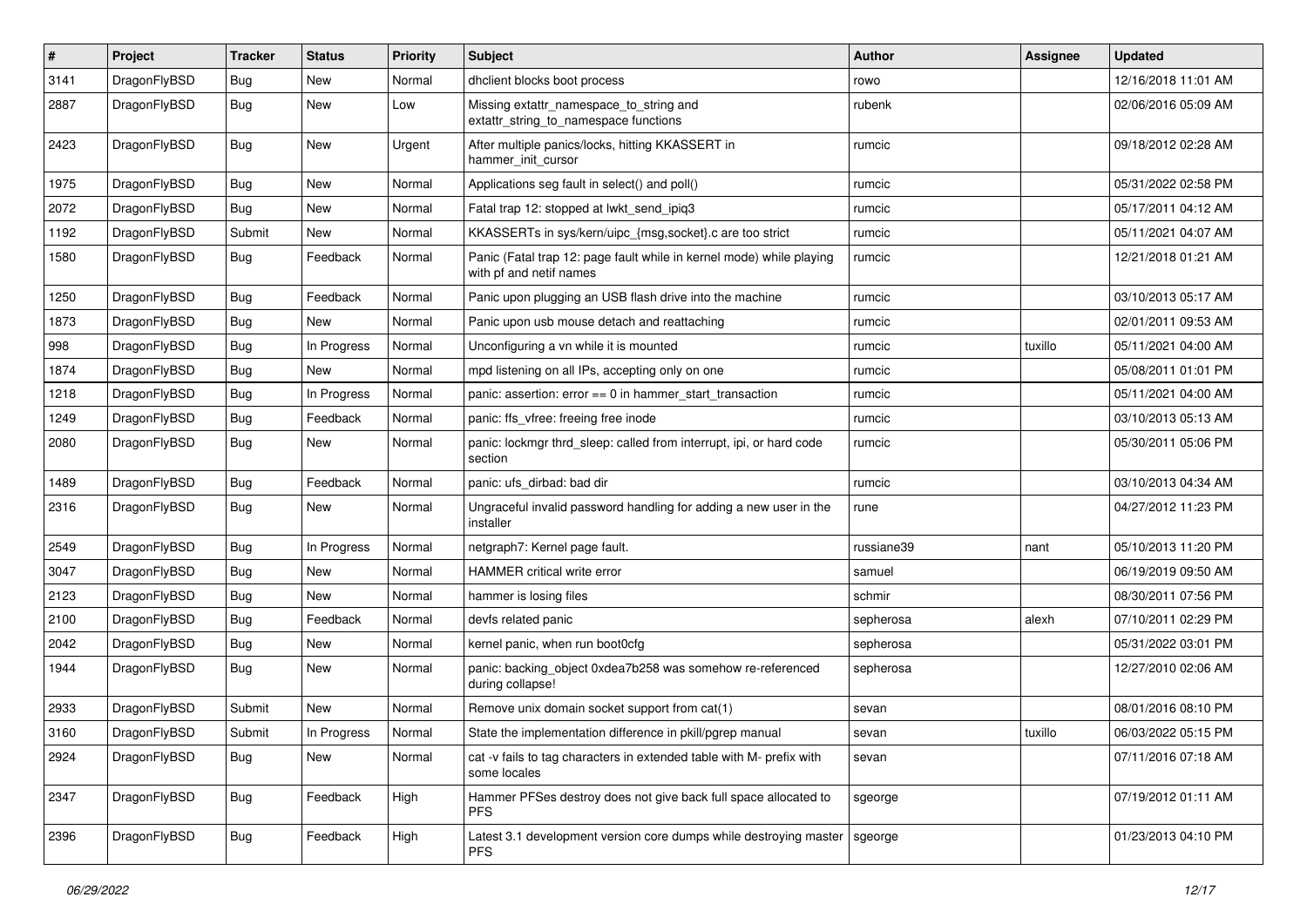| $\sharp$ | Project      | <b>Tracker</b> | <b>Status</b> | <b>Priority</b> | <b>Subject</b>                                                                      | Author     | Assignee | <b>Updated</b>      |
|----------|--------------|----------------|---------------|-----------------|-------------------------------------------------------------------------------------|------------|----------|---------------------|
| 2124     | DragonFlyBSD | <b>Bug</b>     | New           | Normal          | getty repeating too quickly on port /dev/ttyv0                                      | sgeorge.ml |          | 09/01/2011 04:28 AM |
| 1961     | DragonFlyBSD | Bug            | New           | Normal          | Can't create dump from DDB                                                          | shamaz     |          | 01/29/2011 09:02 PM |
| 2863     | DragonFlyBSD | <b>Bug</b>     | New           | Normal          | HAMMER synch tid is zero                                                            | shamaz     |          | 12/12/2015 11:24 PM |
| 2891     | DragonFlyBSD | <b>Bug</b>     | New           | Normal          | Kernel panic in IEEE802.11 related code                                             | shamaz     |          | 05/29/2016 05:49 PM |
| 1884     | DragonFlyBSD | Bug            | <b>New</b>    | Normal          | System completely freezes while listening music (devbuf: malloc<br>limit exceeded)  | shamaz     |          | 01/24/2011 05:00 PM |
| 2820     | DragonFlyBSD | Bug            | New           | Normal          | TP-Link USB Wi-Fi adapter cannot be reattached to the system                        | shamaz     |          | 05/22/2015 09:45 PM |
| 1935     | DragonFlyBSD | <b>Bug</b>     | New           | Normal          | mouse does not work after switching between x and console                           | shamaz     |          | 12/13/2010 10:06 AM |
| 1786     | DragonFlyBSD | <b>Bug</b>     | New           | Normal          | Calling NULL function pointer initiates panic loop                                  | sjg        |          | 10/11/2010 05:28 PM |
| 1302     | DragonFlyBSD | Bug            | In Progress   | Normal          | Checkpoint regression?                                                              | sjg        | sjg      | 07/10/2013 05:22 PM |
| 2061     | DragonFlyBSD | <b>Bug</b>     | New           | Normal          | USB keyboard boot panic                                                             | sjg        |          | 05/04/2012 12:20 AM |
| 2141     | DragonFlyBSD | <b>Bug</b>     | New           | Urgent          | loader and/or documentation broken                                                  | sjg        |          | 01/20/2012 10:51 AM |
| 1964     | DragonFlyBSD | <b>Bug</b>     | New           | Normal          | iwn (panic assertion : wlan assert serialized)                                      | sjmm.ptr   | josepht  | 02/01/2011 12:57 PM |
| 2936     | DragonFlyBSD | <b>Bug</b>     | <b>New</b>    | Normal          | loader.efi crashes while loading kernel                                             | spaceille  |          | 08/20/2016 06:17 AM |
| 2587     | DragonFlyBSD | Bug            | <b>New</b>    | Normal          | SATA DVD writer not detected by DragonFly                                           | srussell   |          | 09/04/2020 08:55 AM |
| 2077     | DragonFlyBSD | <b>Bug</b>     | <b>New</b>    | Normal          | USB devices conflicting                                                             | srussell   |          | 05/17/2011 05:12 PM |
| 2586     | DragonFlyBSD | Bug            | New           | Normal          | pf: "modulate" state seems problematic                                              | srussell   |          | 09/25/2013 07:36 PM |
| 3129     | DragonFlyBSD | Bug            | <b>New</b>    | High            | Kernel panic with 5.2.0 on A2SDi-4C-HLN4F                                           | stateless  |          | 04/24/2018 12:50 AM |
| 2004     | DragonFlyBSD | <b>Bug</b>     | <b>New</b>    | Normal          | LWKT WAIT IPIQ panic                                                                | steve      |          | 03/08/2011 05:46 PM |
| 2055     | DragonFlyBSD | <b>Bug</b>     | <b>New</b>    | Normal          | $ssh + IPV6 + bridge \Rightarrow connection freezes$                                | steve      |          | 04/24/2011 07:13 PM |
| 2020     | DragonFlyBSD | <b>Bug</b>     | <b>New</b>    | Low             | Port brcm80211 driver from Linux to DragonFly BSD                                   | studer     |          | 03/05/2011 10:54 PM |
| 2082     | DragonFlyBSD | <b>Bug</b>     | <b>New</b>    | Normal          | dfbsd 2.10.1 amd64 - mc port build error with 'bmake bin-install'                   | sun-doctor |          | 05/25/2011 07:18 PM |
| 1907     | DragonFlyBSD | Bug            | <b>New</b>    | Normal          | Hammer crash in hammer_flusher_flush()                                              | swildner   |          | 11/11/2010 05:07 AM |
| 2509     | DragonFlyBSD | <b>Bug</b>     | New           | Normal          | Redefinition of DIRBLKSIZ in restore(8)                                             | swildner   |          | 06/04/2022 04:40 AM |
| 1913     | DragonFlyBSD | <b>Bug</b>     | <b>New</b>    | Normal          | panic: assertion: ip->flush_state != HAMMER_FST_FLUSH in<br>hammer_flush_inode_core | swildner   |          | 11/20/2010 05:27 PM |
| 243      | DragonFlyBSD | Bug            | Feedback      | Normal          | weird behavior in the shell                                                         | swildner   |          | 05/31/2022 02:51 PM |
| 3205     | DragonFlyBSD | Bug            | Feedback      | High            | Go compiler net test failing                                                        | t dfbsd    | tuxillo  | 05/10/2021 02:45 AM |
| 2915     | DragonFlyBSD | <b>Bug</b>     | New           | High            | Hammer mirror-copy problem                                                          | t_dfbsd    |          | 08/25/2016 05:28 AM |
| 3217     | DragonFlyBSD | Bug            | New           | Normal          | rescue tools: make install fails if rescue folder doesn't exist                     | t_dfbsd    |          | 11/27/2019 08:16 PM |
| 3135     | DragonFlyBSD | Submit         | New           | Normal          | Add EVFILT RECV and EVFILT SEND                                                     | tautolog   |          | 05/25/2018 09:59 PM |
| 2921     | DragonFlyBSD | Submit         | New           | Normal          | Allow moused to accept userland mouse events                                        | tautolog   |          | 05/11/2021 04:08 AM |
| 3036     | DragonFlyBSD | <b>Bug</b>     | New           | Normal          | panic in icmp_redirect_start() ASSERT_IN_NETISR(0)                                  | tautolog   |          | 05/11/2017 07:27 PM |
| 3113     | DragonFlyBSD | <b>Bug</b>     | In Progress   | Urgent          | Booting vKernel fails due being out of swap space                                   | tcullen    |          | 05/11/2021 04:14 AM |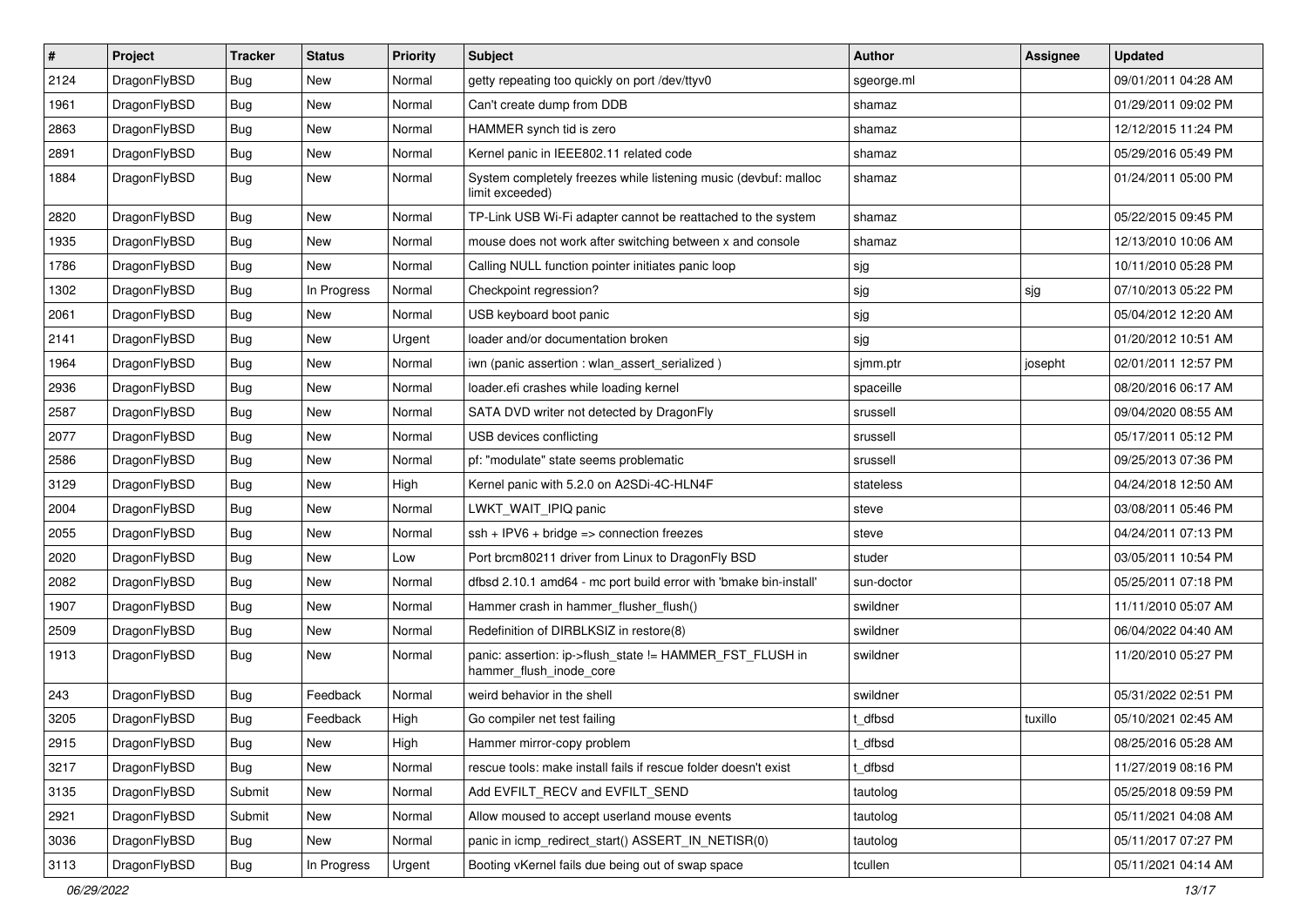| $\sharp$ | Project      | <b>Tracker</b> | <b>Status</b> | <b>Priority</b> | <b>Subject</b>                                                                                           | Author            | <b>Assignee</b> | <b>Updated</b>      |
|----------|--------------|----------------|---------------|-----------------|----------------------------------------------------------------------------------------------------------|-------------------|-----------------|---------------------|
| 1127     | DragonFlyBSD | <b>Bug</b>     | Feedback      | Low             | cdrom drive not detected                                                                                 | tgr               | corecode        | 01/15/2015 08:55 AM |
| 1984     | DragonFlyBSD | Bug            | New           | Normal          | hammer mount fails after crash - HAMMER: FIFO record bad head<br>signature                               | thomas.nikolajsen |                 | 03/08/2011 06:57 PM |
| 285      | DragonFlyBSD | Bug            | Feedback      | Low             | interrupt latency with re without ip address configured                                                  | thomas.nikolajsen |                 | 02/20/2014 10:30 AM |
| 2609     | DragonFlyBSD | Bug            | New           | Normal          | master: panic: assertion<br>"LWKT_TOKEN_HELD_ANY(vm_object_token(object))" failed in<br>swp_pager_lookup | thomas.nikolajsen |                 | 11/28/2013 11:36 AM |
| 2436     | DragonFlyBSD | Bug            | New           | Normal          | panic: assertion "lp->lwp_qcpu == dd->cpuid" failed in<br>dfly_acquire_curproc                           | thomas.nikolajsen |                 | 01/23/2013 11:07 AM |
| 2296     | DragonFlyBSD | <b>Bug</b>     | In Progress   | High            | panic: assertion "m->wire_count > 0" failed                                                              | thomas.nikolajsen |                 | 08/30/2012 06:09 AM |
| 2459     | DragonFlyBSD | Bug            | Feedback      | Normal          | apic problems with HP Probook 4510s                                                                      | thowe             |                 | 11/27/2021 08:22 AM |
| 3266     | DragonFlyBSD | <b>Bug</b>     | New           | High            | Filesystems broken due to "KKASSERT(count &<br>TOK_COUNTMASK);"                                          | tkusumi           |                 | 03/15/2021 01:21 PM |
| 3249     | DragonFlyBSD | <b>Bug</b>     | New           | Normal          | HAMMER2 fsync(2) not working properly                                                                    | tkusumi           |                 | 09/21/2020 07:07 AM |
| 3246     | DragonFlyBSD | <b>Bug</b>     | New           | Normal          | HAMMER2 unable to handle ENOSPC properly                                                                 | tkusumi           |                 | 09/04/2020 11:11 AM |
| 3269     | DragonFlyBSD | <b>Bug</b>     | In Progress   | Normal          | Is double-buffer'd buf still required by HAMMER2 ?                                                       | tkusumi           |                 | 05/12/2021 04:09 PM |
| 2857     | DragonFlyBSD | Bug            | New           | Normal          | hammer stalls via bitcoin-qt                                                                             | tkusumi           |                 | 11/30/2015 06:52 AM |
| 3312     | DragonFlyBSD | Submit         | <b>New</b>    | Normal          | hammer2: redundant chain modify after chain creation                                                     | tkusumi           |                 | 05/15/2022 01:35 PM |
| 3316     | DragonFlyBSD | <b>Bug</b>     | New           | Normal          | hammer2_dirent_create() allows creating >1 dirents with the same<br>name                                 | tkusumi           |                 | 06/05/2022 12:35 PM |
| 3142     | DragonFlyBSD | Submit         | <b>New</b>    | Normal          | lib/libdmsg: Unbreak using new API EVP_CIPHER_CTX_new()                                                  | tkusumi           |                 | 07/08/2018 04:18 AM |
| 3184     | DragonFlyBSD | <b>Bug</b>     | New           | Normal          | tsleep(9) return value when PCATCH specified                                                             | tkusumi           |                 | 04/03/2019 06:49 AM |
| 2812     | DragonFlyBSD | <b>Bug</b>     | New           | Normal          | Panic on Intel DE3815TYKHE                                                                               | tmorp             |                 | 05/14/2015 03:14 PM |
| 2931     | DragonFlyBSD | <b>Bug</b>     | New           | Low             | 'gdb' of 'vkernel' unable to print backtrace                                                             | tofergus          |                 | 07/26/2016 01:51 PM |
| 2930     | DragonFlyBSD | <b>Bug</b>     | <b>New</b>    | High            | 'objcache' causes panic during 'nfs_readdir'                                                             | tofergus          |                 | 07/26/2016 01:09 PM |
| 2473     | DragonFlyBSD | Bug            | New           | Normal          | Kernel crash when trying to up the wpi0 device (Dfly<br>v3.3.0.758.g47388-DEVELOPMENT)                   | tomaz             |                 | 02/24/2014 08:50 AM |
| 1579     | DragonFlyBSD | Bug            | Feedback      | Normal          | dfly 2.4.1 does not like HP DL360G4p and Smart Array 6400 with<br>MSA20                                  | tomaz.borstnar    | tuxillo         | 06/02/2014 02:44 PM |
| 1282     | DragonFlyBSD | <b>Bug</b>     | Feedback      | Normal          | panic (trap 12) when booting SMP kernel on Atom 330 (dual core)                                          | tomaz.borstnar    |                 | 05/11/2021 04:00 AM |
| 3252     | DragonFlyBSD | <b>Bug</b>     | New           | Normal          | tcsetattr/tcgetattr set errno incorrectly on non-TTY                                                     | tonyc             |                 | 10/26/2020 09:34 PM |
| 806      | DragonFlyBSD | Bug            | Feedback      | Normal          | boot error on MacBook                                                                                    | tralamazza        |                 | 06/04/2022 05:28 AM |
| 3208     | DragonFlyBSD | <b>Bug</b>     | New           | Normal          | Crash related to nfsd                                                                                    | tse               |                 | 06/11/2020 05:52 AM |
| 3197     | DragonFlyBSD | <b>Bug</b>     | New           | Normal          | DragonFly upgrades                                                                                       | tse               |                 | 04/18/2020 04:18 PM |
| 3199     | DragonFlyBSD | <b>Bug</b>     | New           | Normal          | PFS label not found panic                                                                                | tse               |                 | 08/21/2019 03:51 AM |
| 3225     | DragonFlyBSD | <b>Bug</b>     | New           | Normal          | nfsd freeze when using qemu                                                                              | tse               |                 | 03/17/2020 11:52 AM |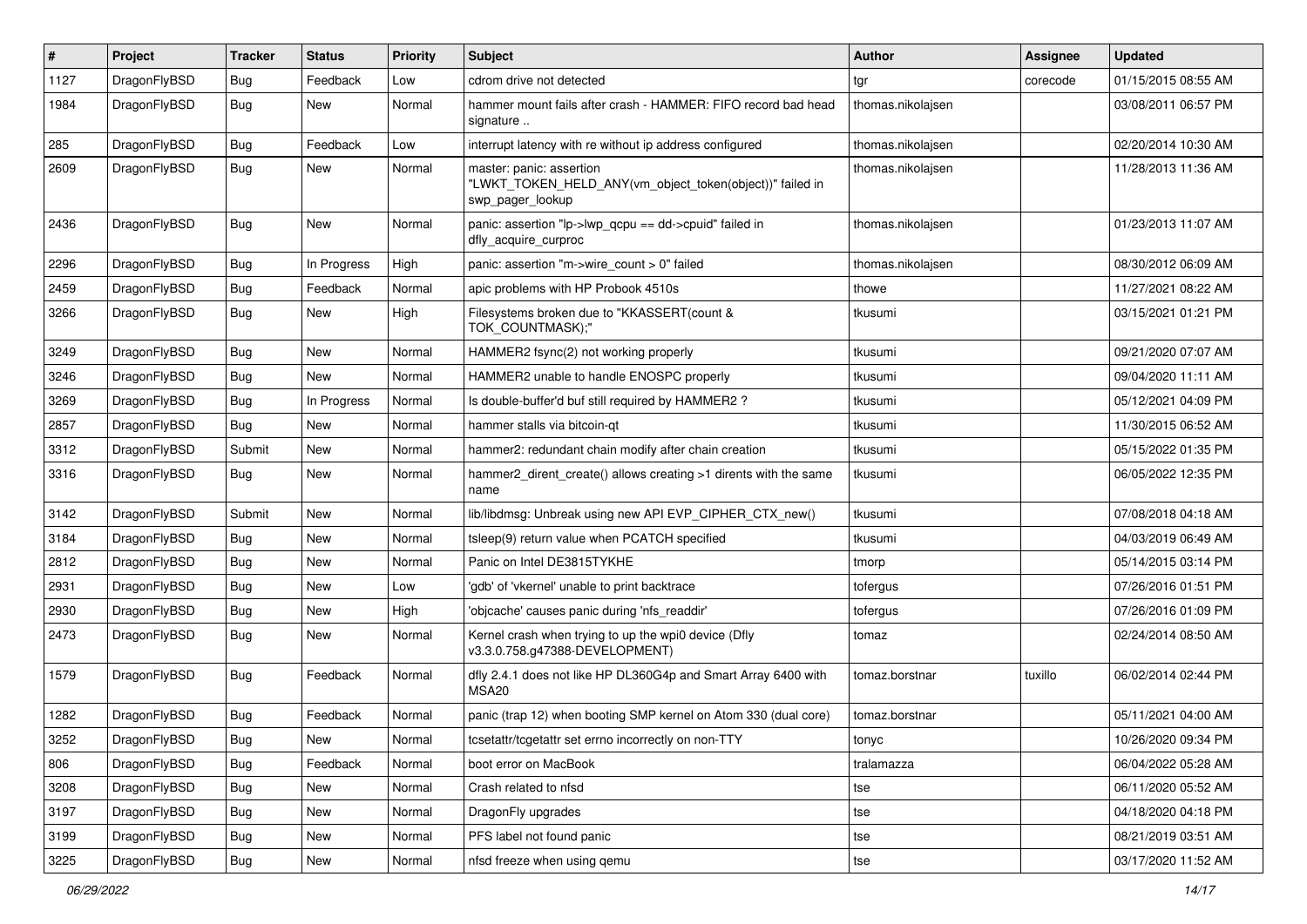| $\vert$ # | Project      | <b>Tracker</b> | <b>Status</b> | <b>Priority</b> | <b>Subject</b>                                                                                            | <b>Author</b> | <b>Assignee</b> | <b>Updated</b>      |
|-----------|--------------|----------------|---------------|-----------------|-----------------------------------------------------------------------------------------------------------|---------------|-----------------|---------------------|
| 3170      | DragonFlyBSD | <b>Bug</b>     | New           | Normal          | repeatable nfsd crash                                                                                     | tse           |                 | 06/11/2020 05:52 AM |
| 3231      | DragonFlyBSD | Bug            | <b>New</b>    | Normal          | wifi drops on 5.8                                                                                         | tse           |                 | 04/06/2020 05:08 AM |
| 2140      | DragonFlyBSD | <b>Bug</b>     | New           | High            | hammer_io_delallocate panic with 'duplicate entry' message                                                | ttw           |                 | 10/07/2011 12:22 PM |
| 3295      | DragonFlyBSD | Bug            | In Progress   | Normal          | Adapt devel/libvirt for nvmm                                                                              | tuxillo       | tuxillo         | 11/03/2021 04:56 PM |
| 2636      | DragonFlyBSD | <b>Bug</b>     | Feedback      | Low             | Add -x flag to iostat (a la solaris)                                                                      | tuxillo       |                 | 05/11/2021 04:07 AM |
| 2630      | DragonFlyBSD | <b>Bug</b>     | New           | Normal          | Bring in latest iconv fixes from FreeBSD10 as well as csmapper<br>updates                                 | tuxillo       |                 | 05/11/2021 03:54 AM |
| 3314      | DragonFlyBSD | <b>Bug</b>     | <b>New</b>    | Normal          | Bring virtio_console(4) from FreeBSD                                                                      | tuxillo       | tuxillo         | 05/29/2022 08:24 AM |
| 2283      | DragonFlyBSD | Bug            | New           | Normal          | DFBSD DragonFly v2.13.0.957.g4f459 - pmap_release: page<br>should already be gone 0xc27120bc              | tuxillo       |                 | 01/23/2012 03:03 AM |
| 1332      | DragonFlyBSD | <b>Bug</b>     | Feedback      | Normal          | DFBSD 2.2 - Booting usbcdrom/usbsticks on thinkpad hangs on<br>"BTX Halted"                               | tuxillo       |                 | 05/11/2021 04:00 AM |
| 2078      | DragonFlyBSD | <b>Bug</b>     | New           | Normal          | DFBSD i386 v2.11.0.201.g3ed2f - Panic during installworld into a<br>vn0 device                            | tuxillo       |                 | 05/19/2011 07:50 PM |
| 2084      | DragonFlyBSD | Bug            | <b>New</b>    | Normal          | DFBSD v2.11.0.242.g4d317 - panic: zone: entry not free                                                    | tuxillo       |                 | 07/03/2012 01:23 AM |
| 2129      | DragonFlyBSD | <b>Bug</b>     | <b>New</b>    | Normal          | DFBSD v2.11.0.661.gf9438 i386 - panic: lockmgr thrd_sleep                                                 | tuxillo       |                 | 09/05/2011 09:49 AM |
| 2166      | DragonFlyBSD | <b>Bug</b>     | <b>New</b>    | Normal          | DFBSD v2.13.0.109.g05b9d - Strange lockups                                                                | tuxillo       |                 | 10/29/2011 11:20 AM |
| 2171      | DragonFlyBSD | Bug            | <b>New</b>    | Normal          | DFBSD v2.13.0.151.gdc8442 - panic: assertion "(*ptep &<br>$(PG_MANAGED PG_V)$ == PG_V"                    | tuxillo       |                 | 11/04/2011 05:06 PM |
| 1959      | DragonFlyBSD | Bug            | <b>New</b>    | Normal          | DFBSD v2.9.1.422.gc98f2 - Panic during boot - IPv6 and PF                                                 | tuxillo       |                 | 01/13/2011 03:37 AM |
| 2358      | DragonFlyBSD | <b>Bug</b>     | In Progress   | Normal          | DFBSD v3.0.2.32.g928ca - panic: hammer: insufficient undo FIFO<br>space!                                  | tuxillo       | tuxillo         | 05/10/2021 02:50 AM |
| 2345      | DragonFlyBSD | Bug            | In Progress   | Normal          | DFBSD v3.1.0.457.gd679f - NFS panic on diskless station                                                   | tuxillo       |                 | 04/07/2012 05:22 PM |
| 2351      | DragonFlyBSD | <b>Bug</b>     | In Progress   | Normal          | DFBSD v3.1.0.579.g44ccf - Stuck during startup, random freezes                                            | tuxillo       |                 | 04/24/2012 08:21 AM |
| 2498      | DragonFlyBSD | <b>Bug</b>     | New           | Normal          | DFBSD v3.2.2-RELEASE - LIST_FIRST(&bp->b_dep) == NULL"<br>failed in vfs_vmio_release                      | tuxillo       |                 | 05/31/2022 04:09 PM |
| 2495      | DragonFlyBSD | <b>Bug</b>     | New           | High            | DFBSD v3.3.0.960.g553fe7 - ocnt != 0" failed in<br>prop_object_release                                    | tuxillo       |                 | 05/31/2022 04:08 PM |
| 2556      | DragonFlyBSD | Bug            | Feedback      | Normal          | DragonFly v3.5.0.81.gd3479 - Process signal weirdness                                                     | tuxillo       |                 | 12/17/2013 03:48 PM |
| 2638      | DragonFlyBSD | <b>Bug</b>     | Feedback      | High            | Fix machdep.pmap_mmu_optimize                                                                             | tuxillo       |                 | 05/11/2021 04:07 AM |
| 2647      | DragonFlyBSD | <b>Bug</b>     | New           | Normal          | HAMMER panic on 3.6.0                                                                                     | tuxillo       |                 | 05/11/2021 03:54 AM |
| 2641      | DragonFlyBSD | <b>Bug</b>     | New           | Normal          | Panic when loading natapci as module                                                                      | tuxillo       |                 | 05/11/2021 03:54 AM |
| 2629      | DragonFlyBSD | <b>Bug</b>     | New           | Normal          | Replace gcc44 with llvm34, clang34, and libc++                                                            | tuxillo       |                 | 06/02/2014 02:30 PM |
| 3157      | DragonFlyBSD | Bug            | New           | Normal          | TP-Link UE300 not working in 5.2-RELEASE                                                                  | tuxillo       |                 | 11/15/2018 02:08 PM |
| 2631      | DragonFlyBSD | <b>Bug</b>     | In Progress   | Low             | Verify library versioning current with full package build and switch it<br>on (after publishing packages) | tuxillo       |                 | 05/11/2021 04:06 AM |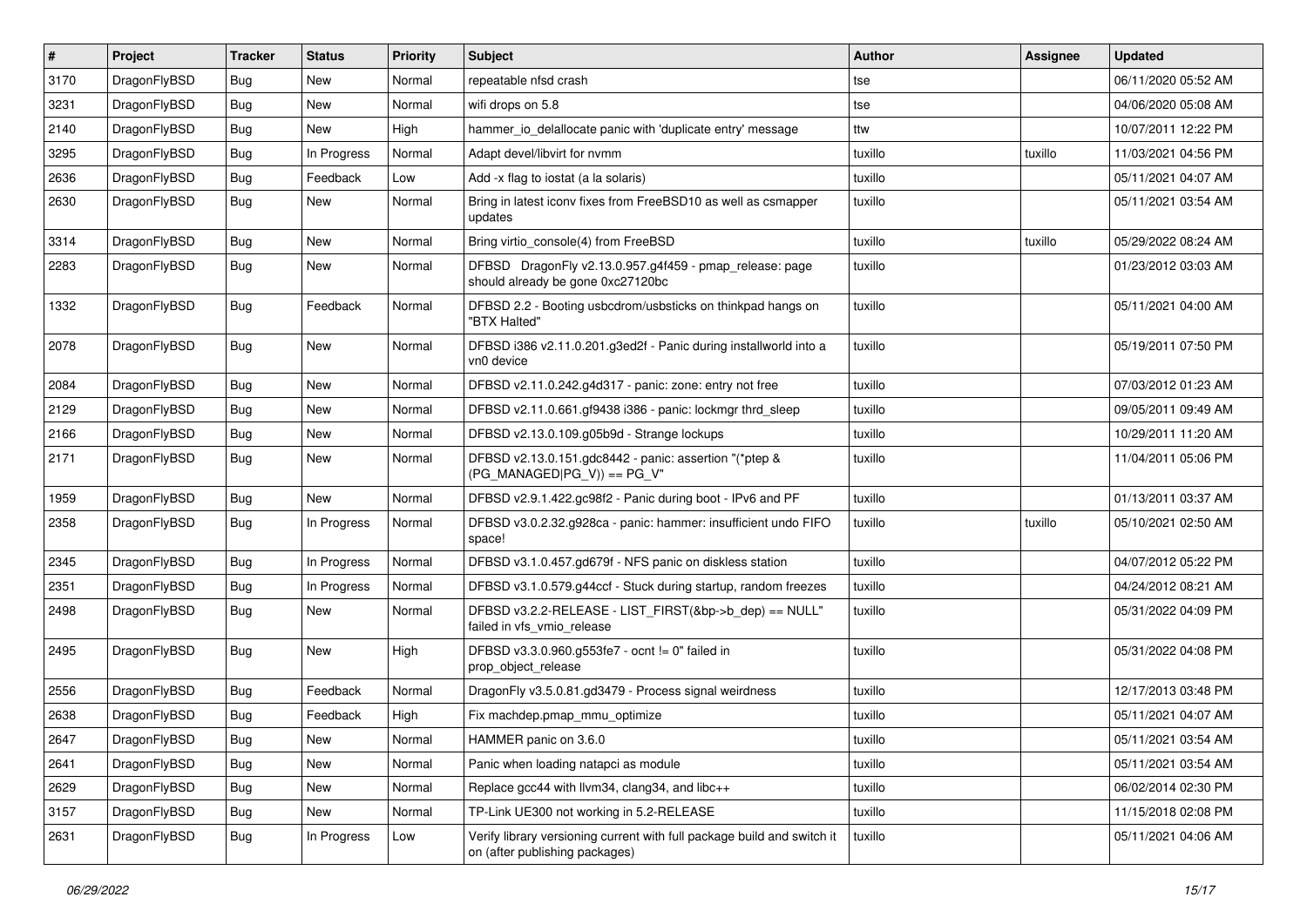| $\vert$ # | Project      | <b>Tracker</b> | <b>Status</b> | <b>Priority</b> | <b>Subject</b>                                                                             | <b>Author</b>    | Assignee  | <b>Updated</b>      |
|-----------|--------------|----------------|---------------|-----------------|--------------------------------------------------------------------------------------------|------------------|-----------|---------------------|
| 2282      | DragonFlyBSD | Bug            | In Progress   | Normal          | gdb segfaults with certain corefiles                                                       | tuxillo          |           | 01/18/2012 04:40 PM |
| 1867      | DragonFlyBSD | <b>Bug</b>     | New           | Normal          | it(4) motherboard and fan problems                                                         | tuxillo          |           | 07/08/2011 10:48 AM |
| 3196      | DragonFlyBSD | <b>Bug</b>     | New           | Normal          | test issue after redmine upgrade (2)                                                       | tuxillo          |           | 07/05/2019 04:33 AM |
| 1819      | DragonFlyBSD | <b>Bug</b>     | In Progress   | Low             | truss - Major revamping task list                                                          | tuxillo          | tuxillo   | 11/27/2021 08:45 AM |
| 2224      | DragonFlyBSD | <b>Bug</b>     | <b>New</b>    | Normal          | v2.13.0.291.gaa7ec - Panic on fq while installing world                                    | tuxillo          |           | 11/18/2011 01:40 AM |
| 2828      | DragonFlyBSD | <b>Bug</b>     | <b>New</b>    | High            | On AMD APUs and Bulldozer CPUs, the machdep.cpu idle hlt<br>sysctl should be 3 by default  | vadaszi          | vadaszi   | 05/11/2021 04:07 AM |
| 293       | DragonFlyBSD | <b>Bug</b>     | Feedback      | Low             | Various updates to the handbook                                                            | victor           | victor    | 03/10/2013 04:46 AM |
| 1749      | DragonFlyBSD | <b>Bug</b>     | In Progress   | Normal          | HAMMER fsstress panic in hammer_flush_inode_core<br>'ip->flush_state != HAMMER_FST_FLUSH'  | vsrinivas        |           | 05/11/2021 04:06 AM |
| 1744      | DragonFlyBSD | <b>Bug</b>     | In Progress   | Normal          | HAMMER fsstress panic in hammer_setup_child_callback                                       | vsrinivas        |           | 05/11/2021 04:05 AM |
| 2071      | DragonFlyBSD | Bug            | New           | High            | Panic on assertion: (int)(flg->seq - seq) > 0 in hammer_flusher_flush<br>after inode error | vsrinivas        |           | 06/12/2011 07:59 AM |
| 2081      | DragonFlyBSD | <b>Bug</b>     | Feedback      | Normal          | Panic on device "detach" / "failure"                                                       | vsrinivas        |           | 02/29/2012 07:11 AM |
| 2360      | DragonFlyBSD | <b>Bug</b>     | In Progress   | Normal          | Wishlist: virtio driver import                                                             | vsrinivas        |           | 06/04/2022 04:16 AM |
| 2489      | DragonFlyBSD | Bug            | New           | Normal          | nmalloc doesn't cache VA for allocations > 8KB                                             | vsrinivas        |           | 06/10/2014 05:51 AM |
| 2490      | DragonFlyBSD | <b>Bug</b>     | New           | Normal          | nmalloc should color addresses to avoid cache bank conflictsw                              | vsrinivas        |           | 06/10/2014 05:51 AM |
| 2113      | DragonFlyBSD | <b>Bug</b>     | New           | Normal          | nmalloc threaded program fork leak                                                         | vsrinivas        | vsrinivas | 08/11/2011 07:25 PM |
| 1661      | DragonFlyBSD | <b>Bug</b>     | In Progress   | Normal          | panic on password entry mount smb filesystem                                               | vsrinivas        |           | 11/27/2021 08:29 AM |
| 1861      | DragonFlyBSD | Bug            | New           | Normal          | panic via kprintf (lockmgr called in a hard section)                                       | vsrinivas        |           | 10/11/2010 12:56 AM |
| 2085      | DragonFlyBSD | Bug            | <b>New</b>    | Normal          | panic: assertion: (m->flags & PG_MAPPED) == 0 in<br>vm_page_free_toq                       | vsrinivas        |           | 06/10/2011 07:48 AM |
| 2136      | DragonFlyBSD | Bug            | <b>New</b>    | Normal          | socketpair() doesn't free file descriptors on copyout failure                              | vsrinivas        |           | 04/05/2013 09:13 AM |
| 2154      | DragonFlyBSD | Bug            | New           | Normal          | vkernel copyout() doesn't return EFAULT on error                                           | vsrinivas        |           | 10/20/2011 03:53 AM |
| 1185      | DragonFlyBSD | <b>Bug</b>     | New           | High            | need a tool to merge changes into /etc                                                     | wa1ter           |           | 02/18/2014 06:02 AM |
| 3124      | DragonFlyBSD | <b>Bug</b>     | New           | High            | DragonFlyBSD 5.0.2 with Hammer2 with UEFI install doesn't boot                             | wiesl            |           | 06/18/2019 05:07 AM |
| 2886      | DragonFlyBSD | <b>Bug</b>     | New           | Normal          | dragonfly mail agent: sending a testmail causes high system load                           | worf             |           | 02/05/2016 05:53 AM |
| 2252      | DragonFlyBSD | <b>Bug</b>     | New           | Low             | snd hda not useable if loaded via /boot/loader.conf                                        | xbit             | swildner  | 12/14/2011 12:23 AM |
| 2287      | DragonFlyBSD | <b>Bug</b>     | New           | Normal          | HAMMER(ROOT) Illegal UNDO TAIL signature at<br>300000001967c000                            | y0n3t4n1         |           | 11/07/2018 01:22 AM |
| 2797      | DragonFlyBSD | Bug            | In Progress   | Low             | vkernels with & without machdep.pmap mmu optimize                                          | yellowrabbit2010 |           | 11/27/2021 08:06 AM |
| 2840      | DragonFlyBSD | <b>Bug</b>     | New           | Normal          | wrong voltage is reported                                                                  | yellowrabbit2010 |           | 09/11/2015 06:09 PM |
| 604       | DragonFlyBSD | <b>Bug</b>     | In Progress   | Normal          | 1.8.1-RELEASE - clock runs fast on mainboard ASUS P5A-B                                    | yeti             |           | 05/11/2021 03:55 AM |
| 2585      | DragonFlyBSD | <b>Bug</b>     | New           | Normal          | Dfly 3.4.3 on ESXi 5.1, HP Smart Array P410 passthrough<br>recognised, but not functioning | yggdrasil        | swildner  | 05/09/2022 08:14 AM |